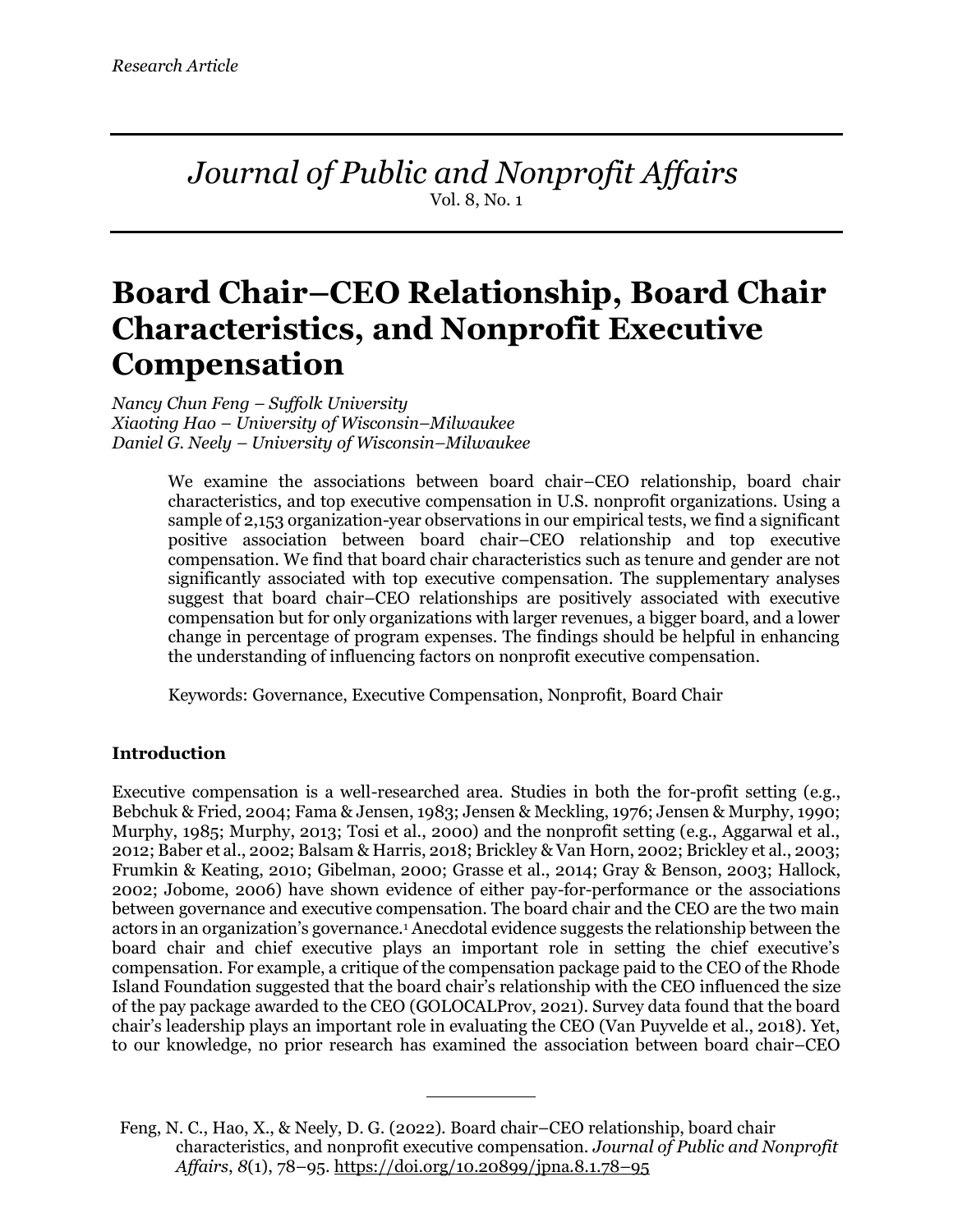relationship, board chair characteristics, and executive compensation. This study intends to fill the literature gap.

The efficient contracting theory suggests that executive compensation could be optimal given a competitive equilibrium in the market for executive talent (Murphy, 2013). The board chair–CEO relationship can promote synergy between the two major actors in nonprofit organizations and thereby enhance organization performance. According to the efficient contracting theory, better organization performance leads to better executive compensation. In addition, the board chair– CEO relationship may also offer executives more opportunities to influence the board chair and board for higher compensation, which is consistent with the managerial power theory for executive compensation (Murphy, 2013). <sup>2</sup> In a nonprofit study, Jäger and Rehli (2012) analyze cases where organizations experience a replacement of the board chair and the executive director and find that the power relationship characterized by the two actors' equivalent capabilities and complementary preferences enhances checks and balances between the board chair and the executive director. Whether the board chair–CEO relationship plays a significant role in determining executive compensations in nonprofit organizations remains an open empirical question, which motivates this research.

In this study, we measure the board chair–CEO relationship by whether the two individuals have previously worked together in their respective roles for the current organization. <sup>3</sup> Our goal is to examine whether the work experience and familiarity between the two main parties have an impact on CEO compensation. Many CEOs act as board chair in for-profit firms. In contrast, in the nonprofit sector, it is typical for the board chairs to serve independently from the executive function (Price, 2018). <sup>4</sup> This unique setting provides us a relatively clean testing opportunity to investigate the role of board chair and whether board chair characteristics are associated with CEO compensation.

Besides the board chair–CEO relationship, this study also examines whether board chair tenure and gender affect CEO compensation. Several nonprofit studies (Brickley et al., 2003; Gibelman, 2000; Jobome, 2006) have examined the association between CEO tenure and executive compensation. As far as we know, no prior research has investigated the association between board chair tenure and executive compensation. Based on several for-profit studies (Cook et al., 2019; Elkinawy & Stater, 2011; Gilley et al., 2019; Kesner, 1988) that provide some evidence for the role of board director gender on committee membership and executive compensation, we expect that board chair gender may influence executive compensation in the nonprofit setting.

Using a sample of 2,153 organization-year observations, we find a positive association between board chair–CEO relationship and CEO compensation. Our results show that if the board chair and CEO have previously worked together for the same nonprofit, the CEO's compensation is 5% higher than if they have no previous cohort experience. However, there is no consistent supporting evidence that board chairs tenure and gender are associated with the level of CEO compensation. The supplementary analyses indicate that the positive association between board chair–CEO relationship and executive compensation exists for only the larger organizations (measured by total revenues), those with a bigger board, and those with a lower percentage change in program expenses.

Our study makes the following contributions to the executive compensation literature. First, while practitioner and academic sources suggest the board chair plays an important role in evaluating the CEO and setting their compensation, our study is, to our knowledge, the first to empirically test the proposition. Second, our results show that the relationship between board chair and CEO increases CEO compensation, thus furthering our understanding of the determinants of CEO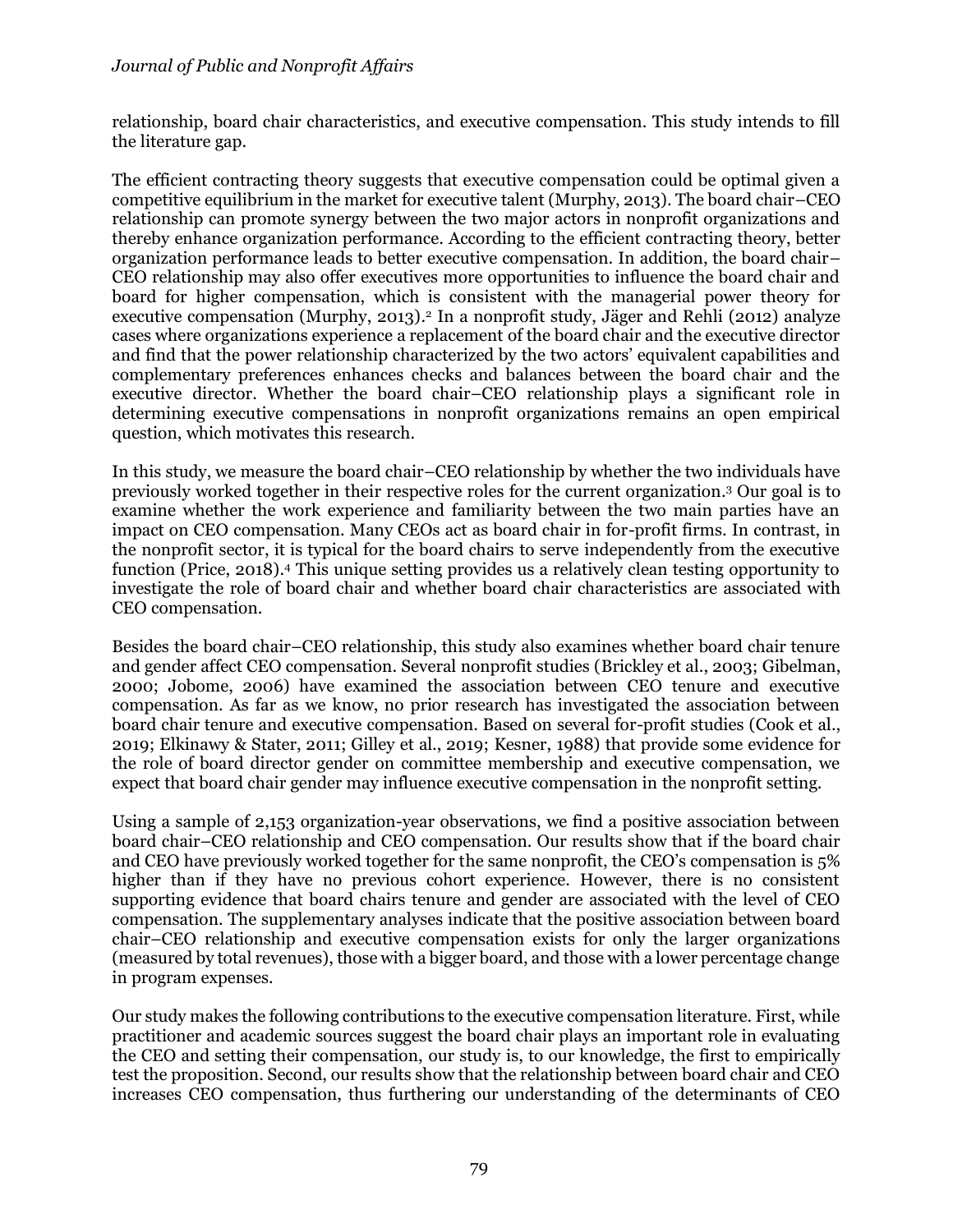compensation. Finally, we add to the literature on the role gender and tenure of board chair play in setting CEO compensation.

The next section reviews related literature and develops our hypotheses. The following three sections discuss our research model and results. The last section summarizes our findings and presents our conclusions.

## **Literature Review and Hypothesis Development**

Executive compensation has been long studied in the for-profit world. The mainstream of this literature is based on agency theory, developed by Jensen and Meckling (1976). Executive compensation, such as bonuses, stocks, and stock options, can be arranged to reward executives for better firm performance (Fama & Jensen, 1983; Jensen & Meckling, 1976). Another strand of executive compensation research (e.g., Bebchuk & Fried, 2004) has viewed executive compensation as the result of either managerial power or rent extraction. Research has also empirically examined the determinants of executive compensation (Jensen & Murphy, 1990; Murphy, 1985; Tosi et al., 2000). Murphy (2013) has reported that executive compensation may be determined by the efficient contracting theory, managerial power theory, and other related factors.

In the nonprofit sector, research on executive compensation was sparse in the past and has increased in recent years due to data availability. Several nonprofit studies (Baber et al., 2002; Balsam & Harris, 2018; Brickley & Van Horn, 2002; Frumkin & Keating, 2010; Gray & Benson, 2003; Hallock, 2002) have investigated the association between pay and performance in nonprofit organizations. For instance, Baber et al. (2002) have found that accounting performance measures (e.g., changes in program spending) play a role in determining executive compensation in nonprofit organizations. Gray and Benson (2003) have used a sample of 114 directors of small business development centers and documented the supporting evidence for a significant pay-for-performance relationship. Furthermore, they reported that human capital (i.e., education and experience), organizational size, and organizational affiliation are significantly related to executive compensation. Controlling for education, tenure, size, performance, and affiliation, they also found that female executives receive significantly lower compensation than male executives. Aggarwal et al. (2012) have investigated the relationships between board size, managerial incentives, and enterprise performance in nonprofit organizations. They provided evidence of a negative association between board size and management incentives. 5

The nonprofit sector offers a unique setting to examine executive compensation based on a nondistribution constraint on the payout of profit to managers. In the for-profit world, firms have ownerships, which nonprofit organizations generally lack. The agency theory may apply differently to executive compensation in the nonprofit sector. Without shareholders and the threat of takeovers, nonprofit managers could be under less compensation oversight than their for-profit counterparts. Furthermore, nonprofit boards cannot utilize equity compensations to mitigate agency conflicts. Fama and Jensen (1983) point out that, given this unique feature, nonprofits rely more on governance mechanisms such as self-perpetuating boards that are distinctly different from those of for-profit corporations to mitigate agency problems. However, there is still potential for agency conflicts because nonprofit officers may serve on the boards as voting members (Ostrower, 2007). In this paper, we utilize the efficient contracting and managerial power frameworks discussed by Murphy (2013) to study how nonprofit board chair– CEO relationship affects executive compensation.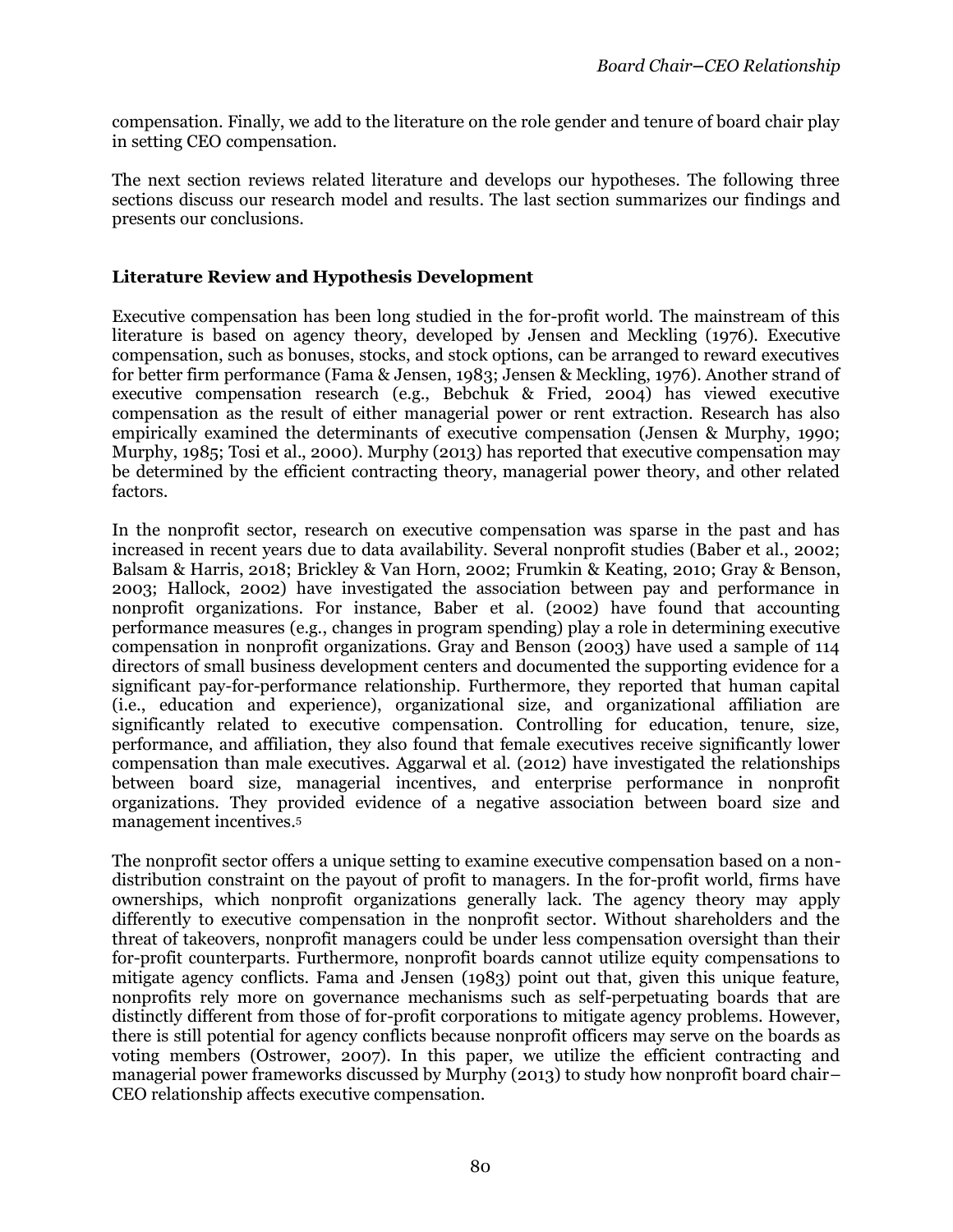The chairperson of the board of directors at a nonprofit plays a pivotal governance role. The board chair acts as the primary point of contact between the executives and the board, focuses on high level strategic planning, and is typically responsible for ensuring evaluating the chief executive on an annual basis (Boardable, 2021). Prior academic works support the integral role the board chair plays in the governance of the nonprofit organization (Jäger and Rehli, 2012). The board chair is generally perceived as playing a highly influential role for the nonprofit organization (Harrison et al., 2013; Hiland, 2008). The relationship between the board chair and chief executive is not static and evolves over time (Cornforth & Macmillian, 2016). Independent board chairs have been found to be an important factor in whether an organization adopts a formal process for evaluation the performance of the CEO (Young et al., 2000).

In terms of setting the chief executive's compensation, the board chair can exert influence in several ways. First, the board chair takes a leadership role in creating and staffing committees, thereby influencing the process for evaluating the executive director and setting their compensation (MissionBox, 2021). Second, the board chair generally leads the executive committee, which may be charged with evaluating the chief executive's performance (BoardSource, 2021). Finally, as the leader of the board, the board chair may leverage their considerable influence to direct board level discussions on the chief executive's compensation. Prior academic research finds the leadership of nonprofit board chairs is perceived as an important factor in the effective evaluation of CEOs (Van Puyvelde et al., 2018).

As the board chair and CEO develop longer tenure together in the current nonprofit, the level of familiarity between the two parties increases. The board chair and CEO could work more efficiently with each other as they both build more industry expertise (Kesner, 1988). The synergy between the organization's two major actors can lead to better performance and thus higher executive compensation, which is consistent with the efficient contracting theory (Murphy, 2013). At the same time, the board chair–CEO relationship could also raise the risk of entrenchment (i.e., executives may influence the board chair in the process of determining executive compensation). In this case, the board chair becomes the CEO's advocate, and the CEO could use this relationship to their benefit (Byrd et al., 2010), which is consistent with the managerial power theory (Murphy, 2013). Therefore, we expect a positive association between board chair–CEO relationship and executive compensation. Based on the above discussion, our first hypothesis is as follows:

H1: Board chair–CEO relationship is positively associated with executive compensation.

Prior nonprofit research has examined the association between CEO tenure and executive compensation (Brickley et al., 2003; Gibelman, 2000; Jobome, 2006). In a for-profit study, Deschenes et al. (2015) has found that top management compensation is positively associated with the average tenure of outside board members. Board chair and CEO are two significant actors in organizations and play an important role in organization governance. However, no existing research has investigated the association between board chair tenure and executive compensation. Thus, we expect that board chair tenure may play a role in determining executive compensation. On the one hand, when the board chair's tenure is short, the board chair may have less power in influencing decision-making on executive compensation. On the other hand, when the board chair's tenure is short, they are more likely to be objective in assessing executive compensation and making recommendations for necessary adjustments on executive compensation. It is unclear which direction board chair tenure affects executive compensation. Thus, our second hypothesis is as follows:

H2: Board chair tenure is not associated with executive compensation.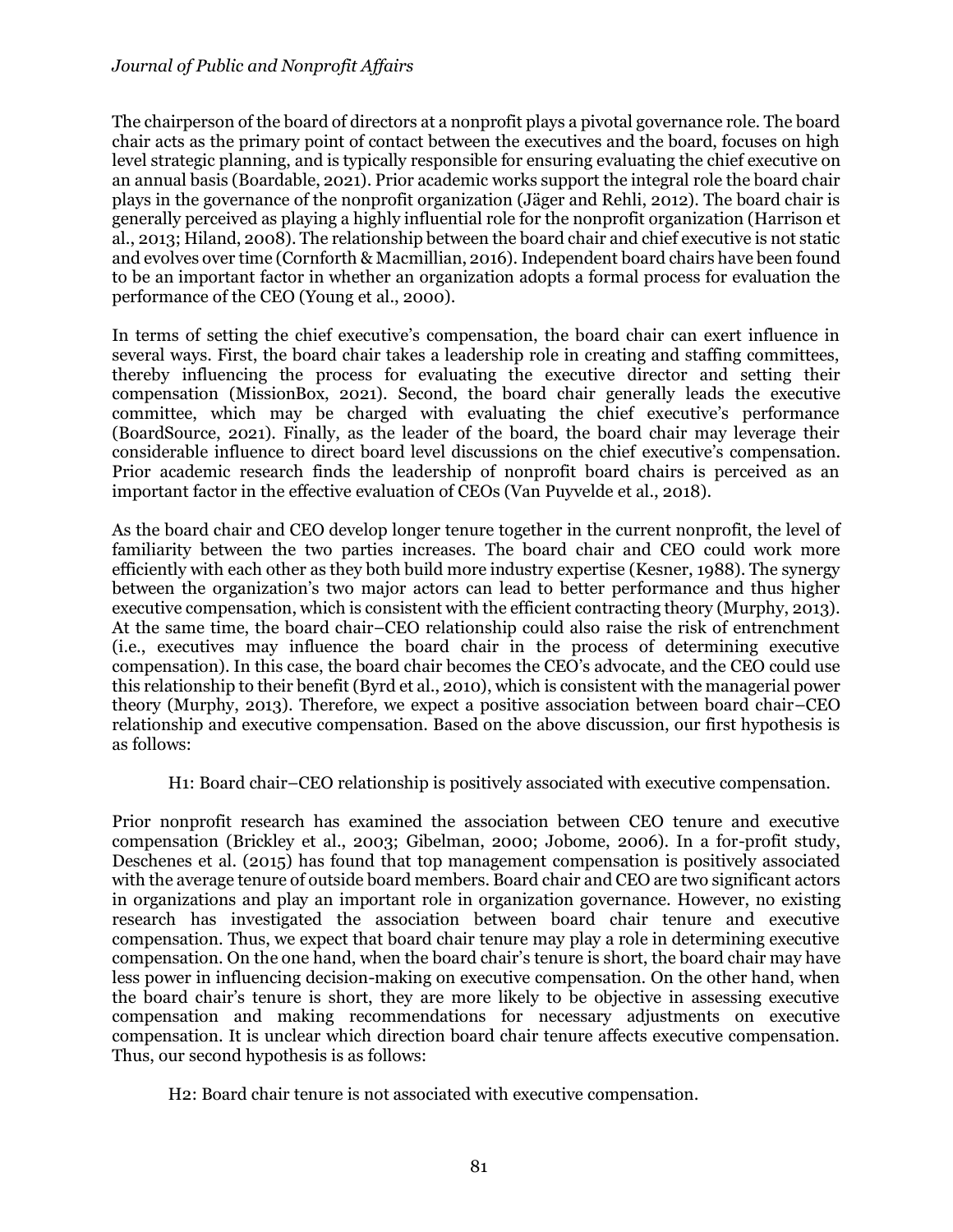In a for-profit study, Kesner (1988) has found evidence that the gender of board directors affects their membership on board committees, including the compensation committee. Cook et al. (2019) have found no evidence that adding women to the board of directors and the compensation committee reduces the compensation gap within the top executive team. However, they report that if a woman takes the chair role of the compensation committee, the top executive compensation gap diminishes. Elkinawy and Stater (2011) have documented that female executives receive salaries that are about 5% lower than those of their male counterparts and the gender difference in salary is larger in firms with more male-dominated boards. Gilley et al. (2019) have found that boards with a higher proportion of women emphasize corporate social performance more than other types of social performance when setting CEO compensation. Given the evidence that gender difference matters, we expect that board chair gender may have an impact on determining executive compensation. Nevertheless, we do not have a specific directional prediction on how board chair gender affects executive compensation. Thus, we state our third hypothesis in the null form as follows:

H3: Board chair gender is not associated with executive compensation.

# **Research Design**

Based on our discussion in the previous section, we estimate the following specifications to test our hypotheses:

Ln(CEOComp<sub>it</sub>)=  $\beta$ 0 +  $\beta$ 1 BoardChairCEORelation<sub>it</sub> +  $\beta$ 2 BoardChairTenure<sub>it</sub> +  $\beta$ 3 BoardChairGender<sub>it</sub> + β4 BoardCoChairs<sub>it</sub> + β5 CEOTenure<sub>it</sub> + β6 CEOGender<sub>it</sub> + β7<sub>it</sub> BoardSize<sub>it</sub> + β8 BoardIndependence<sub>it</sub> + β9 ProgramRatio<sub>it</sub> + β10 Ln(Revenue<sub>it-1</sub>) + β11

Ln(UnrestrictedCash<sub>it-1</sub>) +  $\beta$ 12 Ln(CEOComp<sub>it-1</sub>) + Year fixed effects +  $\varepsilon$ 

where

Ln(CEOCompt): the natural logarithm of CEO (highest-paid executive) compensation in year t;

BoardChairCEORelation: 1 indicates neither the board chair nor the CEO are new to their roles in year t, 0 otherwise;

BoardChairTenure: the tenure of the board chair;

BoardChairGender: 1 indicates female and 0 indicates male;

BoardCoChairs: 1 indicates board with co-chairs;

CEOTenure: number of the years in the CEO position before year t. 0 indicates the first year as CEO; Tenure goes from 0–5;

CEOGender: 1 indicates female and 0 indicates male;

BoardSize: number of board members in year t;

BoardIndependence: number of independent board members / the total number of board members;

ProgramRatio: program expenses / total expenses;

 $Ln(Revenue<sub>t-1</sub>)$ : the natural logarithm of total revenue in year t-1; and

 $Ln(UnrestrictedCash_{t-1}): ln((Cash + saving)*(unrestricted net assets/total net assets))$  for year t-1.

Our variables of interest are BoardChairCEORelation, BoardChairTenure, and BoardChairGender.Next, we provide justifications for the control variables included in our model.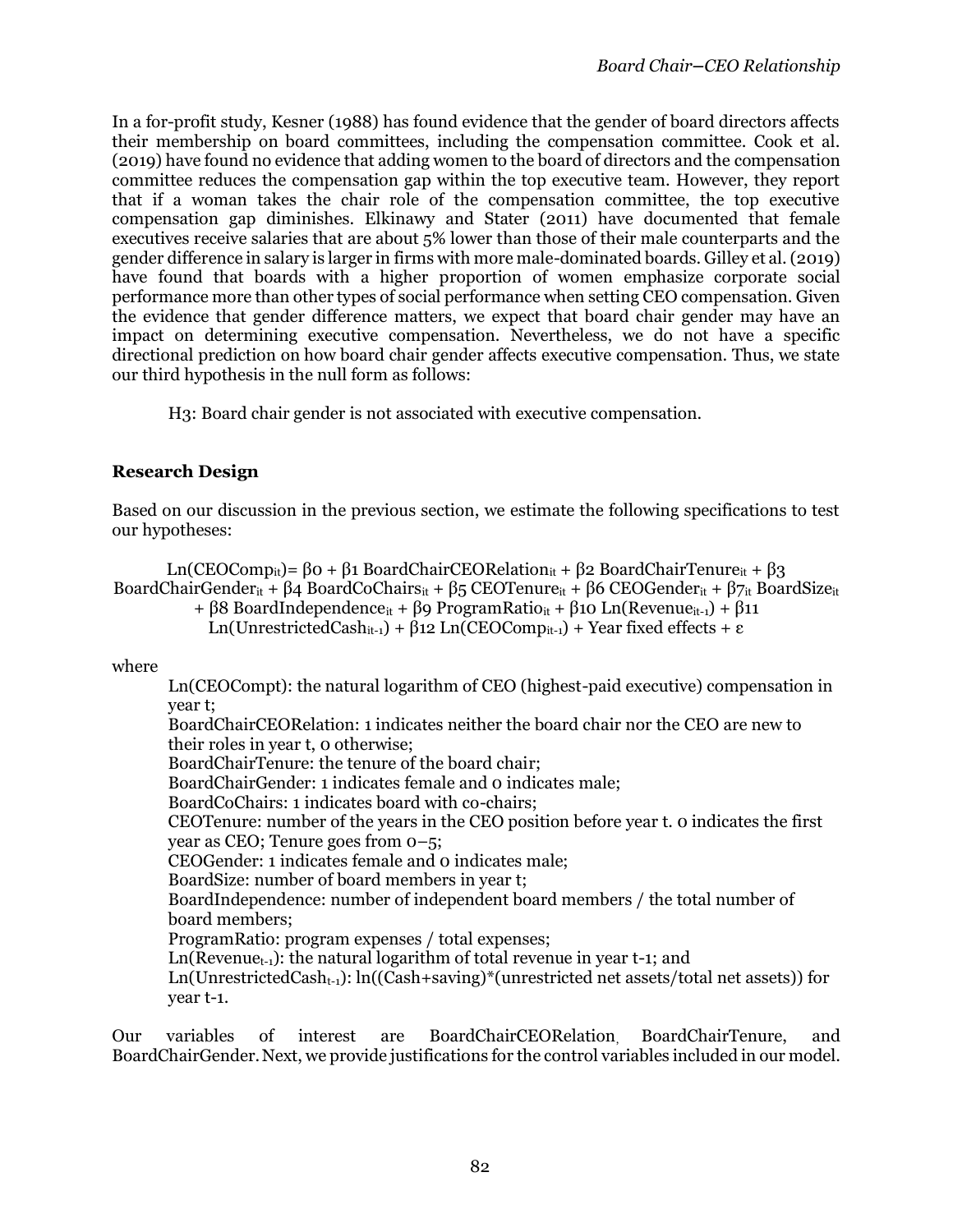Garner and Harrison (2013) have reported that the negative relationship of CEO pay to performance exists for firms with only one executive, the CEO. The evidence suggests that a powerful CEO with autonomy can harm firm performance, but other executives can mitigate agency problems. We posit that a board with a single chair may suffer similar negative consequences because of the autonomy possessed by a powerful board chair and expect that cochairs may mitigate agency problems. Thus, we control for board co-chairing in our regression.

Iliev and Vitanova (2019) have documented that the increase in CEO pay resulting from the Dodd-Frank Act is larger for CEOs with higher ownership and longer tenure. Hill and Phan (1991) have reported that the likelihood that CEO compensation packages reflect their preferences increases with CEO company tenure perhaps because over time CEOs can strengthen their positions and circumvent monitoring and incentive alignment mechanisms. Thus, we use CEO tenure in the model to control for CEO experience, skill, and possible entrenchment.

Oster (1998) has found that CEO gender is insignificant in deciding executive compensation. In contrast, after controlling for education, tenure, size, performance, and affiliation, Gray and Benson (2003) have reported that female executives received significantly less compensation than male executives. Given the mixed results on CEO gender in prior research, we control for CEO gender in the model.

Prior research examines the influence of governance factors such as board size and board independence. For instance, the for-profit literature (Hermalin & Weisbach, 1998) has reported that independent directors are likely to provide better monitoring. The results on whether larger boards are better at monitoring are mixed (Boone et al., 2007; Coles et al., 2008; Linck et al., 2008; Yermack, 1996). In a nonprofit study, Aggarwal et al. (2012) have investigated associations between board size, managerial incentives, and enterprise performance in nonprofit organizations. They provided evidence of a negative association between board size and management incentives. We include board size and board independence as control variables in our model.

Studies (Baber et al., 2002; Balsam & Harris, 2018; Brickley & Van Horn, 2002; Frumkin & Keating, 2010; Gray & Benson, 2003; Hallock, 2002) have provided supporting evidence for payfor-performance in nonprofit organizations. For instance, Gray and Benson (2003) have analyzed a sample of 114 directors of small business development centers and found supporting evidence for significant pay-for-performance relationship. More specifically, after controlling for education, tenure, size, performance, and affiliation, they have reported that human capital, organizational size, and organizational affiliation are significantly related to executive compensation. In a nonprofit study, Grasse et al. (2014) have found evidence that organization performance (measured by the program ratio) affects executive compensation. Given that prior compensation literature has supported a pay-for-performance relationship, we control for organizational performance (measured by program ratio and by total revenue) in our model.

Aggarwal et al. (2012) and Hallock (2002) have provided supporting evidence that organization size, a proxy for organizational complexity, is an important determinant of executive compensation. More complex organizations, compared with simpler organizations, demand more skill and experience of executives, which leads to a compensation premium. Oster (1998) has also found evidence that organization size is a strong predictor of executive compensation. Thus, we control for organization size measured by total revenue in our model.

Frumkin and Keating (2010) have found CEO compensation is significantly higher when organizations have free cash flow, which is inconsistent with the principle of not distributing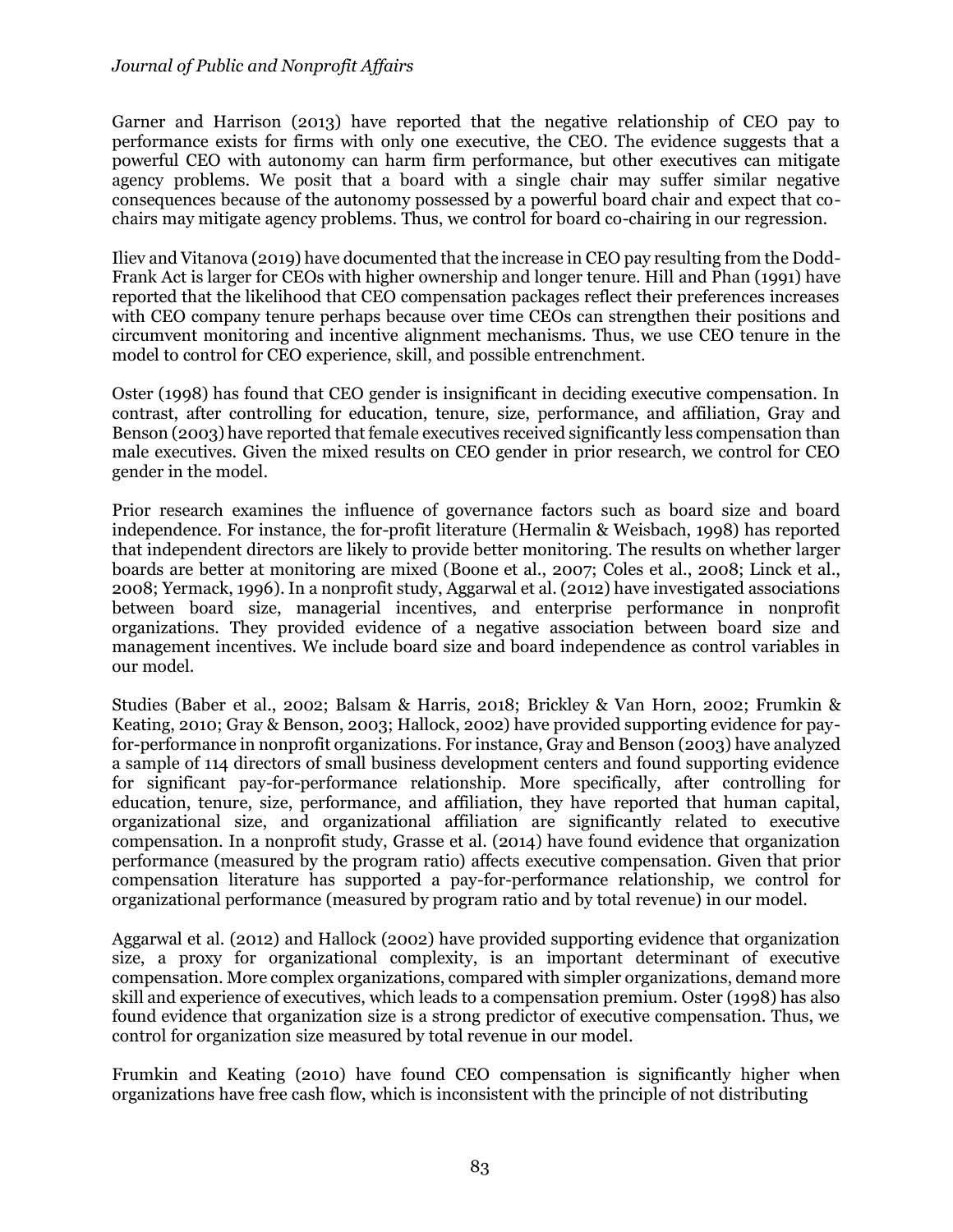| <b>Sample Description</b>                                                   | Observations |
|-----------------------------------------------------------------------------|--------------|
| From GuideStar in April of 2019 we obtained a list of independent arts      |              |
| organizations with at least \$2 million in total revenue, total assets, and |              |
| total expenses. Organizations were also required to have achieved at        | 705          |
| least a bronze level of transparency.                                       |              |
| Downloaded 5 years of officer and board data directly from GuideStar.       | 3,525        |
| Less organizations missing officer/board data, or data necessary for        | (1,372)      |
| the models.                                                                 |              |
| <b>Total Sample</b>                                                         | 2,153        |

profits. Consistent with Balsam and Harris (2018) and Core et al. (2006), we expect that when organizations have more free cash flow, it is easier for top management to distribute and increase their own compensation. To control for the impact of 'free cash flow,' we add unrestricted cash in our model.

A GuideStar report in 2013 highlighted the economy's significant impact on nonprofit CEO compensation. Thus, we include fixed year effects to control for the economic condition at different periods. To control for autocorrelation and any other organization-specific factors, we include executive compensation from the previous year in our regression.

## **Main Analyses**

#### *Sample Selection*

The sample is drawn from all independent arts organizations (NTEE code A) that have at least \$2 million in assets, total revenues, and total expenses. The focus on one nonprofit sector allows us to analyze a representative charitable sector in depth while increasing the analysis' internal validity.<sup>6</sup> We also required organizations to have at least a bronze level of transparency (i.e., report at least minimum levels of financial information on their GuideStar profile). The filters resulted in a sample of 705 nonprofit organizations (Table 1). For each sample organization, we downloaded five years of board and CEO data resulting in a total of 3,525 organization-year data.<sup>7</sup> We then merged this dataset with Form 990 financial data obtained directly from the IRS website (SOI data). Because of the need for lagged data for some models, as well as missing data, the final sample consists of 2,153 organization-year observations.

## *Univariate Results*

All the variables used in this study are listed in Table 2.

In Table 3, we present the descriptive statistics. During our sample period, the average CEO compensation for independent arts organizations with at least \$2 million in revenue, assets, and expenses is \$232,028. The organization-years that the board chair and the CEO have previously worked together for the same nonprofit account for 57% of our sample. During the 5-year sample period, the average board chair tenure is 1.22 years, 32% of our sample board chairs are female, and 4% of the boards have co-chairs. On the CEO side, the average CEO tenure is 1.83 years and 39% are female. In terms of board governance features, the average board size of our sample is 28, and on average 93% of board members are independent. The mean program expense ratio for our sample is 77%. Because we study large arts institutions, it is no surprise that the average total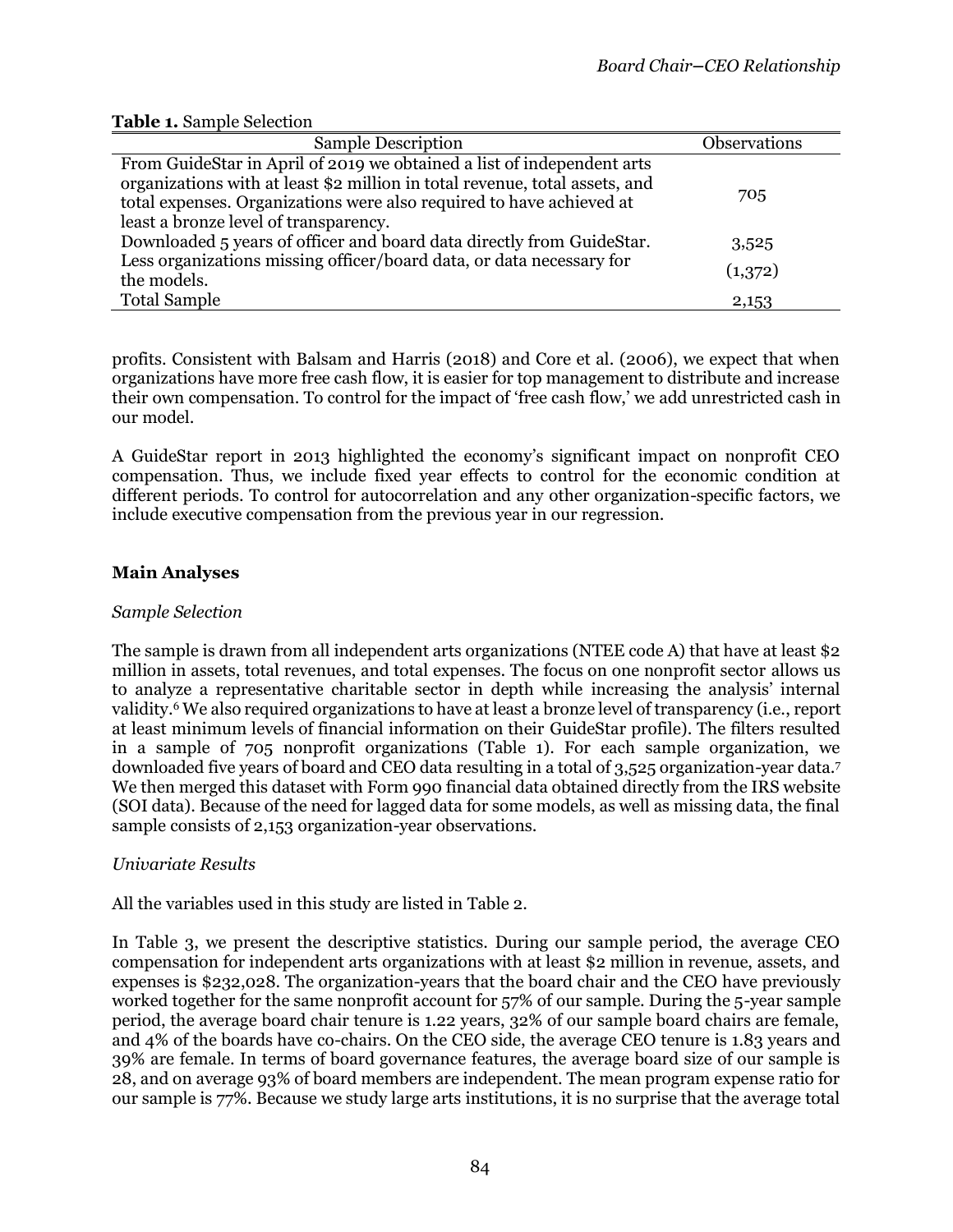| Variable                     | Definition                                                                                                                                   |
|------------------------------|----------------------------------------------------------------------------------------------------------------------------------------------|
| CEOComp                      | Total compensation for the CEO identified by GuideStar as the                                                                                |
|                              | principal officer.                                                                                                                           |
| <b>BoardChairCEORelation</b> | 1 if neither the board chair nor the CEO are new to their roles.                                                                             |
| BoardChairTenure             | The tenure of the board chair.                                                                                                               |
| BoardChairGender             | 1 if the board chair is female; 0 if male.                                                                                                   |
| <b>BoardCoChairs</b>         | 1 if the organization had board co-chairs.                                                                                                   |
| <b>CEOTenure</b>             | The tenure of the CEO.                                                                                                                       |
| CEOGender                    | 1 if the CEO is female; o if male.                                                                                                           |
| BoardSize                    | Total number of voting board members.                                                                                                        |
| BoardIndependence            | Number of independent board members divided by total number                                                                                  |
|                              | of board members.                                                                                                                            |
| ProgramRatio                 | Ratio of program expenses to total expenses.                                                                                                 |
| LagRevenue                   | Lag of total revenue.                                                                                                                        |
| LagUnrestrictedCash          | Lag of unrestricted cash. Unrestricted cash is defined as the total<br>cash balance multiplied by the % of net assets that are unrestricted. |
| LagCEOComp                   | Lag of CEO compensation.                                                                                                                     |

**Table 2.** Variable Definitions

revenue is over \$12 million, and the unrestricted portion of the nonprofit's cash holding is around \$1.7 million.

In Table 4, we present the correlation table among all our variables. Our main interest is the correlation between CEO compensation and board characteristics. Interestingly, all the variables used in our model are significantly correlated with CEO compensation. More specifically, the board chair–CEO relation, board chair tenure, board co-chair, CEO tenure, board size, program expense ratio, total revenue, and unrestricted cash are all positively correlated with CEO compensation, whereas board chair gender (1=female), CEO gender (1=female), and board independence are negatively correlated with CEO compensation. The results suggest that our main variable of interest, that the board chair and CEO have worked together before for the current nonprofit, is associated with higher CEO pay. In the next section, we investigate whether this still holds with multivariate regressions.

## *Multivariate Results*

In this section, we test the impact of board characteristics on CEO compensation in a multivariate setting. In our hypotheses, the main variables of interest are the board chair–CEO relationship, board chair tenure, and board chair gender. In Table 5, we run OLS regressions of the CEO compensation on board characteristics and other firm variables. We use the natural logarithm of all dollar amounts (including CEO compensation, revenue, and unrestricted cash) to reduce the influence of outliers. We control for year fixed effects, and because we focus only on the independent arts organizations, there is no need to include any industry fixed effects. In column (1) and (2) of Table 5, we present the results when the lag CEO compensation is not included as one of the independent variables. When we include the lag CEO compensation under column (3) and (4), the  $\mathbb{R}^2$  increases from 0.549 to 0.824, suggesting that the independent variables in the last two columns capture most of the cross-sectional variations of CEO compensation.

Using the results under column (2) of Table 5, when the lag CEO compensation is not included, we find that the board chair–CEO relationship has a significant positive impact on CEO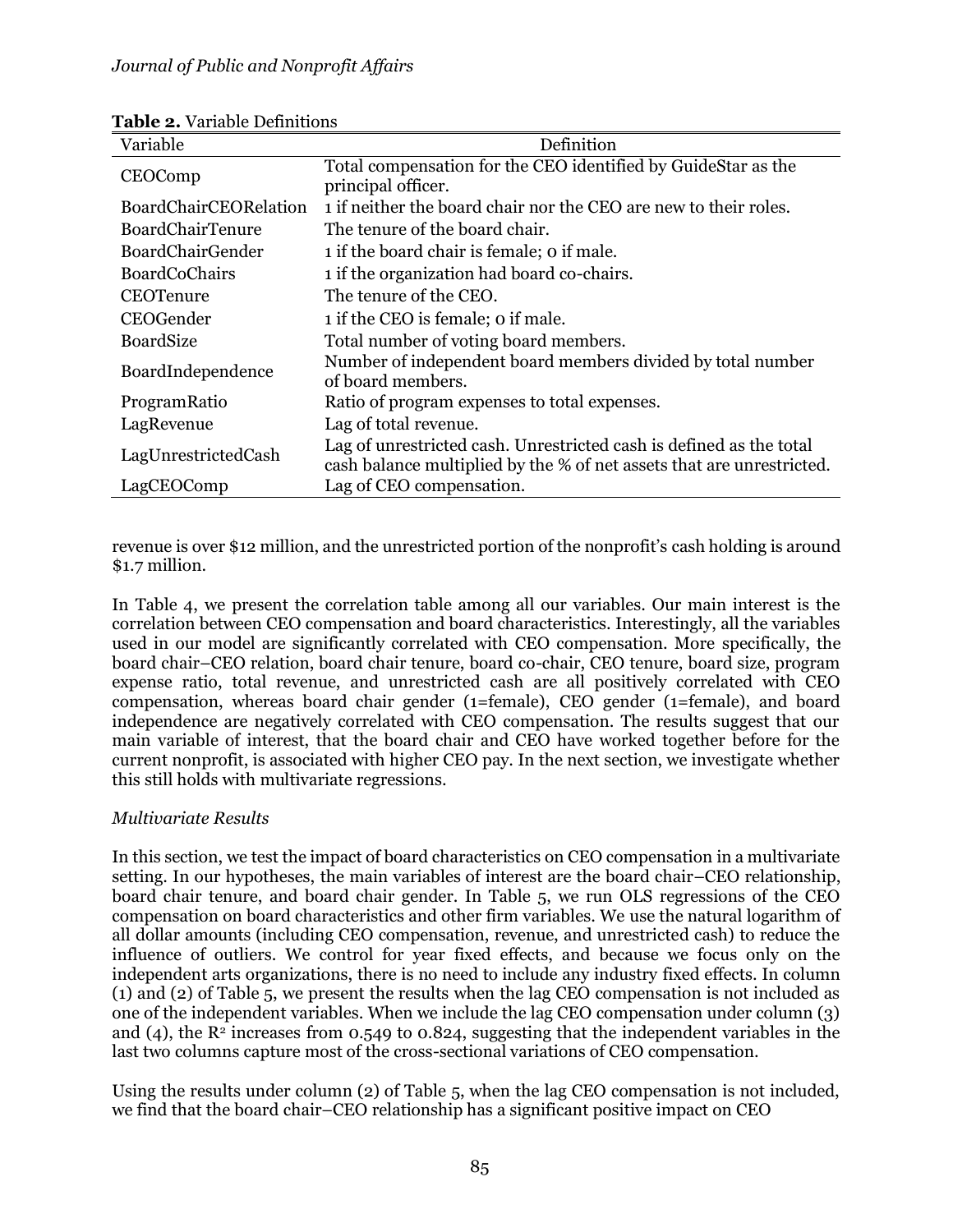| Variable                | Obs   | Mean       | Std. Dev.  | Min                 | Max                               |
|-------------------------|-------|------------|------------|---------------------|-----------------------------------|
| CEOComp                 | 2,153 | 238,028    | 193,953    | 7,615               | 3,750,670                         |
| BoardChairCEORelation   | 2,153 | 0.57       | 0.50       | 0.00                | 1.00                              |
| <b>BoardChairTenure</b> | 2,153 | 1.22       | 1.16       | 0.00                | 4.00                              |
| <b>BoardChairGender</b> | 2,153 | 0.32       | 0.46       | 0.00                | 1.00                              |
| <b>BoardCoChairs</b>    | 2,153 | 0.04       | 0.19       | 0.00                | 1.00                              |
| <b>CEOTenure</b>        | 2,153 | 1.83       | 1.27       | 0.00                | 5.00                              |
| CEOGender               | 2,153 | 0.39       | 0.49       | 0.00                | 1.00                              |
| BoardSize               | 2,153 | 28.44      | 17.32      | 2.00                | 260                               |
| BoardIndependence       | 2,153 | 0.93       | 0.11       | 0.00                | 1.00                              |
| ProgramRatio            | 2,153 | 0.77       | 0.10       | 0.00                | 0.99                              |
| LagRevenue              | 2,153 | 12,300,000 | 24,700,000 | 169,993             | 607,000,000                       |
| LagUnrestrictedCash     | 2,153 | 1,742,826  | 3,216,220  | 325<br>$\mathbf{r}$ | 44,100,000<br>$\cdot$ $\sim$<br>. |

#### **Table 3.** Descriptive Statistics

Note: This table reports the summary statistics of board characteristics and firm-specific variables used in the analysis. The sample includes large independent arts organizations from 2012 to 2018. All the variables are described in Table 2.

compensation. More specifically, if the board chair and CEO have previously worked together for the same nonprofit, the CEO has 7.75% higher compensation than if they have not worked together previously. The results are weakened if we control for lag CEO compensation, but the significance still holds. The findings are consistent with our first hypothesis. As discussed previously, there are two potential explanations for our results. First, the board chair–CEO relationship variable might reflect the synergy created during the board chair and CEO's tenure together. Consistent with the efficient contracting theory, the synergy would lead to superior performance, which then leads to higher CEO compensation. Alternatively, consistent with the managerial power theory, the board chair–CEO relationship could raise the risk of entrenchment as CEOs could use their ties with the board chair to negotiate higher levels of payment, which would negatively affect the value of other organization stakeholders. The relationship between board chair tenure and CEO compensation is no longer significant after we control for other board chair and firm characteristics, which supports our second hypothesis. In terms of board chair gender, we find that female board chairs are associated with lower CEO compensation in all four regressions, but the coefficient is not significant after we control for other variables, which provides support for our third hypothesis as well. As a control variable, the positive coefficient in front of co-chairing loses its significance after we include lag CEO compensation in our regression.

In terms of CEO characteristics, consistent with the evidence from the for-profit literature, we find that CEO tenure is positively associated with CEO compensation, suggesting that longer serving CEOs in our sample enjoy higher compensation than CEOs with a shorter tenure.

Regarding board characteristics, in column (2) we find that larger boards are associated with higher CEO compensation. However, board size loses its significance when we include the lag CEO compensation in column (4). Interestingly, the board independence variable is not significant in any of the multivariate regressions. These results show that, compared with board chair and CEO characteristics, board size and independence are less important considerations for CEO compensation.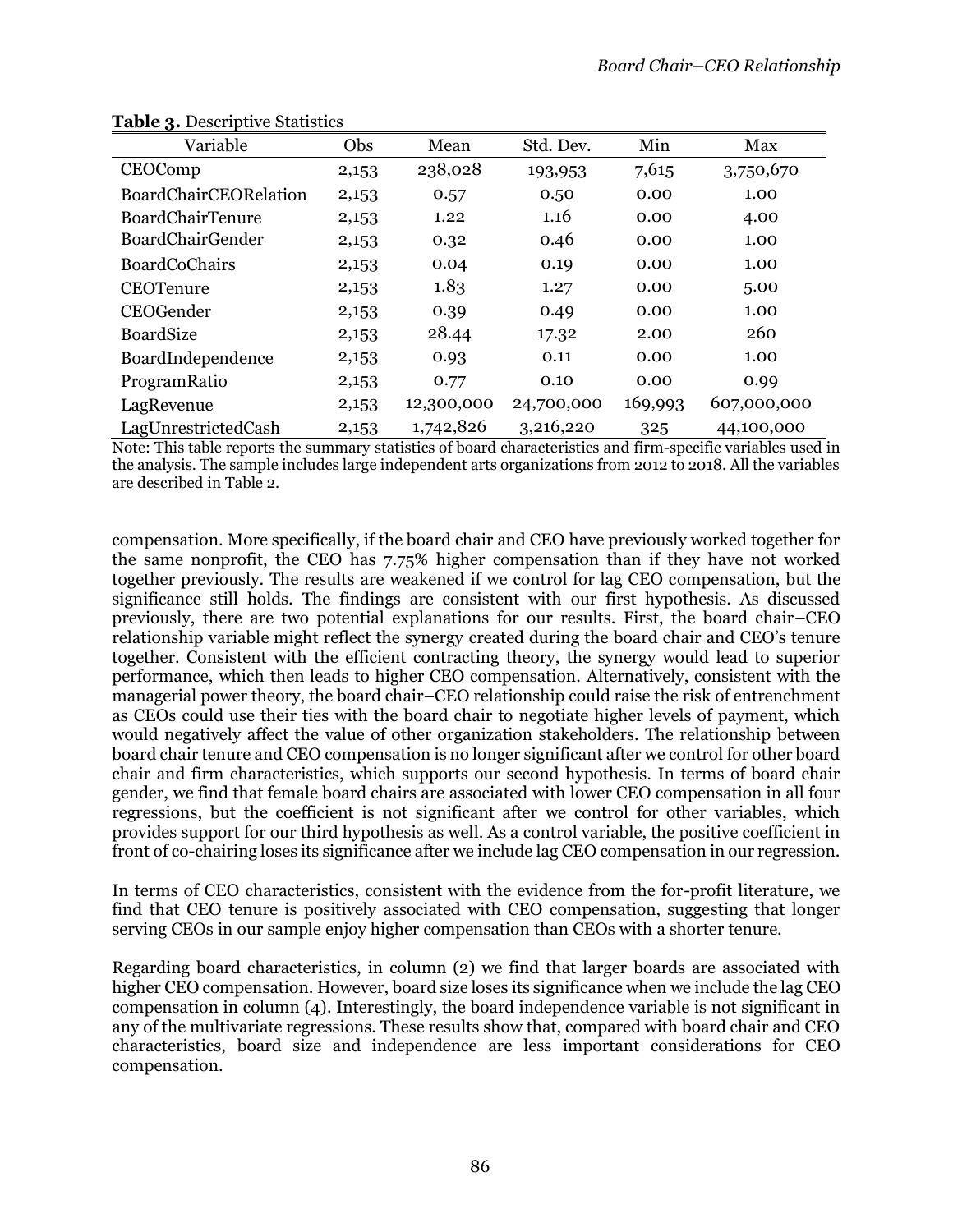**Table 4.** Correlation Table

|                           | (1)      | (2)     | (3)     | (4)      | (5)     | (6)     | (7)      | (8)      | (9)      | (10)    | (11)    | (12) |
|---------------------------|----------|---------|---------|----------|---------|---------|----------|----------|----------|---------|---------|------|
| CEOComp(1)                | 1.00     |         |         |          |         |         |          |          |          |         |         |      |
| BoardChairCEORelation (2) | $0.13*$  | 1.00    |         |          |         |         |          |          |          |         |         |      |
| BoardChairTenure (3)      | $0.13*$  | $0.60*$ | 1.00    |          |         |         |          |          |          |         |         |      |
| BoardChairGender (4)      | $-0.07*$ | $-0.02$ | $-0.02$ | 1.00     |         |         |          |          |          |         |         |      |
| BoardCoChairs (5)         | $0.09*$  | 0.02    | 0.02    | 0.03     | 1.00    |         |          |          |          |         |         |      |
| CEOTenure (6)             | $0.14*$  | $0.33*$ | $0.23*$ | $-0.02$  | 0.04    | 1.00    |          |          |          |         |         |      |
| CEOGender(7)              | $-0.08*$ | $-0.01$ | 0.00    | 0.00     | $-0.02$ | 0.00    | 1.00     |          |          |         |         |      |
| BoardSize (8)             | $0.31*$  | $-0.02$ | $-0.02$ | $-0.01$  | 0.01    | 0.01    | $-0.06*$ | 1.00     |          |         |         |      |
| BoardIndependence (9)     | $-0.06*$ | 0.01    | $-0.01$ | 0.04     | $-0.01$ | 0.02    | $-0.04*$ | $-0.16*$ | 1.00     |         |         |      |
| ProgramRatio (10)         | $0.06*$  | 0.02    | 0.01    | 0.00     | 0.02    | $0.04*$ | 0.02     | $0.07*$  | 0.02     | 1.00    |         |      |
| LagRevenue (11)           | $0.56*$  | 0.03    | $0.10*$ | $-0.07*$ | $0.06*$ | $-0.01$ | $-0.04$  | $0.23*$  | $-0.06*$ | $0.09*$ | 1.00    |      |
| LagUnrestrictedCash (12)  | $0.47*$  | 0.04    | $0.06*$ | $-0.06*$ | $0.05*$ | 0.02    | $-0.04$  | $0.11*$  | $-0.05*$ | $0.10*$ | $0.54*$ | 1.00 |

Note: This table shows the Pearson correlations among the board characteristics and firm-specific measures. Figures followed by '\*' indicate that they are significant within the 5% significance level. The sample includes large independent arts organizations from 2012 to 2018. All the variables are described in Table 2.

In terms of nonprofit performance, we find that firms with a lower program expense ratio, that is, firms that devoted a lower percentage of expenses to programs, have higher CEO compensation. This might be attributable to the inverse relationship between the program expense ratio and the administrative expense ratio, where a significant portion of CEO compensation should be allocated.

The results of other control variables are consistent with the previous literature. More specifically, nonprofits with higher lagged revenue and unrestricted cash have higher CEO compensation. Finally, higher past CEO compensation also leads to higher future compensation. In summary, in Table 5 we find supportive evidence that the board chair–CEO relationship contributes to higher CEO compensation.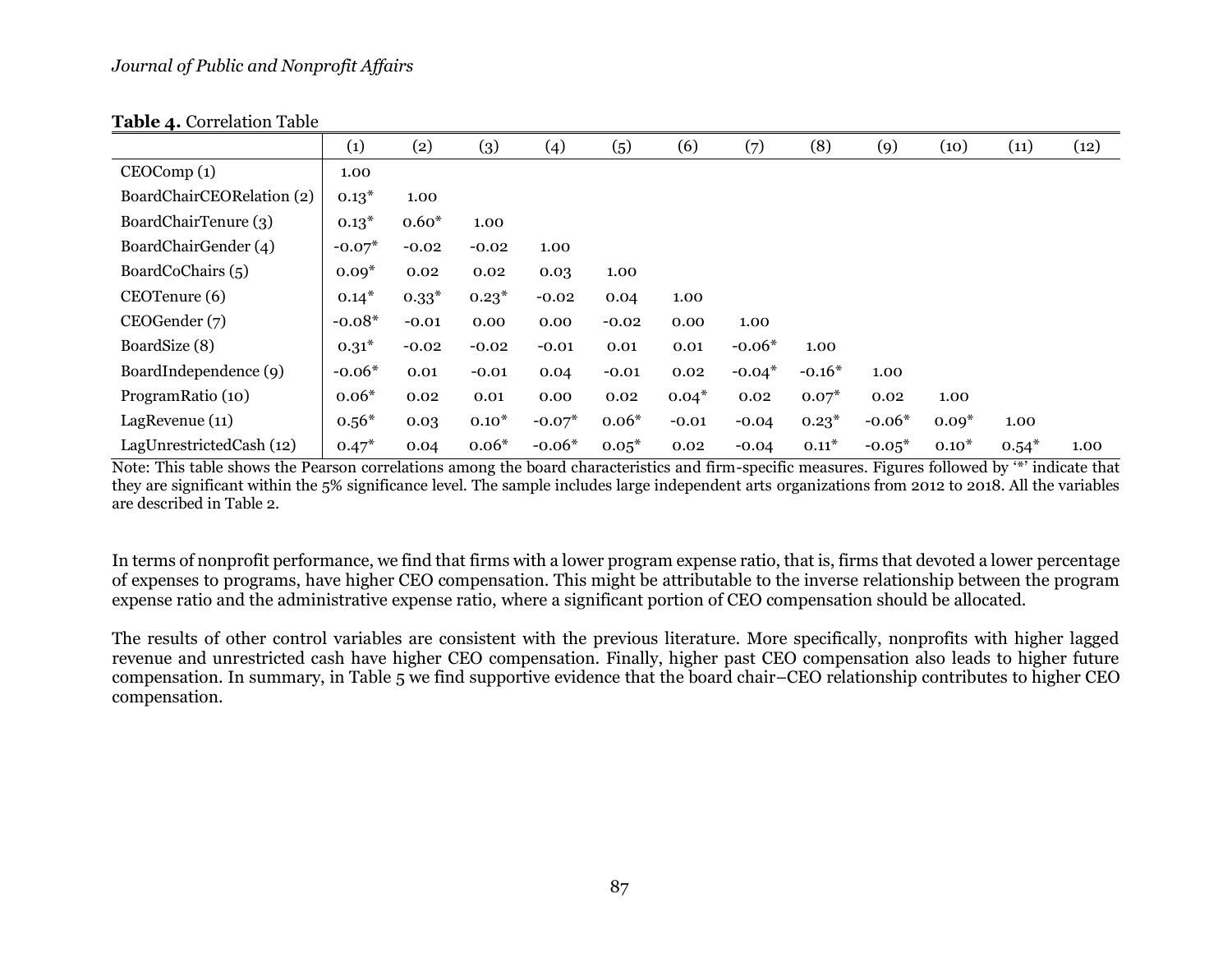| Dependent variable:   |              |              |               |              |
|-----------------------|--------------|--------------|---------------|--------------|
| Ln(CEOComp)           | (1)          | (2)          | (3)           | (4)          |
| BoardChairCEORelation | $0.0775***$  | $0.0775***$  | $0.0462***$   | $0.0462***$  |
|                       | $-3.19$      | $-3.89$      | $-3.03$       | $-2.75$      |
| BoardChairTenure      | 0.00497      | 0.00497      | $-0.00763$    | $-0.00763$   |
|                       | $-0.5$       | $-0.39$      | $(-1.21)$     | $(-1.05)$    |
| BoardChairGender      | $-0.0178$    | $-0.0178$    | $-0.00878$    | $-0.00878$   |
|                       | $(-0.95)$    | $(-0.71)$    | $(-0.75)$     | $(-0.85)$    |
| <b>BoardCoChairs</b>  | $0.145***$   | $0.145***$   | 0.02718       | 0.02718      |
|                       | $-3.22$      | $-2.75$      | $-0.96$       | $-1.05$      |
| CEOTenure             | $0.0699***$  | $0.0699***$  | $0.0131***$   | $0.0131***$  |
|                       | $-7.95$      | $-6.58$      | $-2.31$       | $-2.02$      |
| CEOGender             | $-0.0274$    | $-0.0274$    | $-0.0149$     | $-0.0149$    |
|                       | $(-1.53)$    | $(-0.95)$    | $(-1.33)$     | $(-1.26)$    |
| <b>BoardSize</b>      | $0.00457***$ | $0.00457***$ | $0.000779***$ | $0.000779$ * |
|                       | $-8.45$      | $-3.62$      | $-2.28$       | $-1.85$      |
| BoardIndependence     | 0.0847       | 0.0847       | 0.01047       | 0.01047      |
|                       | $-1.08$      | $-0.7$       | $-0.21$       | $-0.2$       |
| ProgramRatio          | $-0.441***$  | $-0.441***$  | $-0.199***$   | $-0.199***$  |
|                       | $(-4.97)$    | $(-2.85)$    | $(-3.50)$     | $(-3.33)$    |
| LnLagRevenue          | $0.382***$   | $0.382***$   | $0.0942***$   | $0.0942***$  |
|                       | $-33.81$     | $-18.3$      | $-10.67$      | $-4.93$      |
| LnLagUnrestrictedCash | $0.0401***$  | $0.0401***$  | $0.0134***$   | $0.0134***$  |
|                       | $-6.37$      | $-3.94$      | $-3.37$       | $-3.48$      |
| LnLagCEOComp          |              |              | $0.750***$    | $0.750***$   |
|                       |              |              | $-56.65$      | $-18.62$     |
| _cons                 | $5.655***$   | $5.655***$   | $1.554***$    | $1.554***$   |
|                       | $-30.89$     | $-16.49$     | $-11.44$      | $-6.37$      |
| Year Fixed Effect     | <b>YES</b>   | <b>YES</b>   | <b>YES</b>    | <b>YES</b>   |
| Clustered by EIN      |              | <b>YES</b>   |               | <b>YES</b>   |
| N                     | 2,153        | 2,153        | 2,102         | 2,102        |
| Adj. R <sup>2</sup>   | 0.549        | 0.549        | 0.824         | 0.825        |

#### **Table 5.** Regression Analysis

Note: This table reports the OLS regression results of total CEO compensation on board characteristics and other firm-specific variables. '\*\*\*', '\*\*', and '\*'represent significance at 1%, 5%, and 10% levels, respectively. We control for year fixed effects. The sample includes large independent arts organizations from 2012 to 2018. All variables are described in Table 2. T-statistics are reported in parentheses. Columns (2) and (4) cluster standard errors by EIN.

## **Additional Analyses**

## *Subsample Tests Based on Total Revenue and Board Size*

Oster (1998) and Grasse et al. (2014) find organization size affects executive compensation. Board chair–CEO relationship and board chair characteristics may have different levels of influence on executive compensation for different size groups of nonprofit organizations.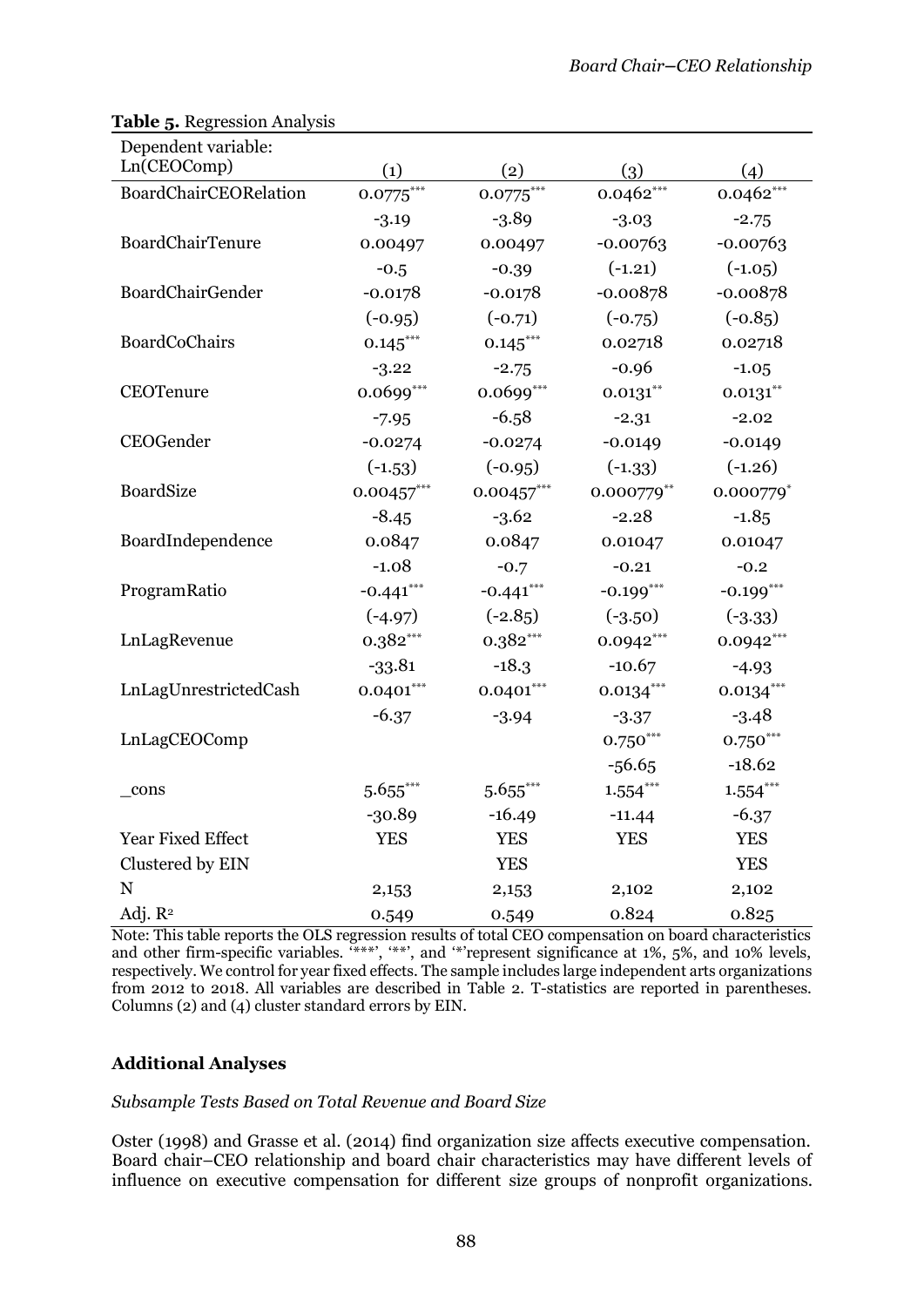Consistent with both the efficient contracting and managerial power theories, larger nonprofits might be better equipped to reward CEO with higher compensation. Therefore, we expect to find more support for our first hypothesis among larger nonprofits. Correspondingly, we conduct a supplementary analysis based on organization size, measured by total revenues. We divide our sample into two groups based on total revenue and then repeat our main regression within each group. In our regression, we include the previous year's CEO compensation and control for year fixed effect. The results are presented in columns (1) and (2) of Table 6. We find that the board chair–CEO relationship is only positively associated with CEO compensation in the top half of our sample (at the 5% level). More specifically, for nonprofits whose total revenue is above the median, if the board chair and CEO have previously worked together in the current nonprofit, the CEO compensation is 6% higher than if they have not previously worked together. The coefficient in front of the board chair–CEO relationship is not significant in the bottom half of our sample.

Based on the results from our main regressions, board size has a significantly positive impact on executive compensation. Board chair–CEO relationship and board chair characteristics may affect executive compensation differently based on board size. With results similar to those of our subsample test based on total revenue, we expect firms with larger boards to be better financially equipped and thus have a stronger association between CEO compensation and board chair–CEO relationship. Therefore, we rerun our main regressions based on board size, measured by the number of board members. We divide our sample into halves based on the size of the board and repeat the main regression within each group. The results are reported in column (3) and (4) of Table 6. We find that the positive association between the board chair–CEO relationship and CEO compensation only holds in the top half of our sample in terms of board size.

Our subsample tests results based on total revenue and board size suggest that the positive association between board chair–CEO relationship and CEO compensation (Hypothesis 1) is significant only for large nonprofits that are better equipped to provide competitive pay to their CEOs. These results are potentially consistent with both the efficient contracting and managerial power theories, given that large nonprofits with extra financial recourse are more likely to reward their superior performing CEOs with higher pay and/or engage in entrenchment activities.

#### *Subsample Test Based on the Percentage Change of Program Expense*

Next, to disentangle the efficient contracting and managerial power theories, we conduct another subsample test based on the percentage change of program expenses from the previous year. Change of program expense is used as a performance measure in Aggarwal et al. (2012). This variable fits into our analysis since if managerial entrenchment is behind the positive association between CEO compensation and board chair–CEO relationship, these nonprofits could potentially reduce (or not increase as much) their investments in programs, which would negatively affect other stakeholders (clients). However, if superior CEO performance is the driving force behind the positive association, we should observe the positive association among the nonprofits with higher increases in program expenses. Thus, we divide our sample into halves based on the percentage change of program expenses and rerun our main regression. The results are presented in column (5) and (6) of Table 6. The results suggest that the positive association between CEO compensation and board chair–CEO relationship (Hypothesis 1) is significant only for firms with a lower percentage change in program expenses. This evidence suggests that higher CEO compensation is more likely to result from managerial entrenchment. Consistent with Hypothesis 2 and 3, board chair tenure and gender are not associated with CEO compensation in any of the subgroups.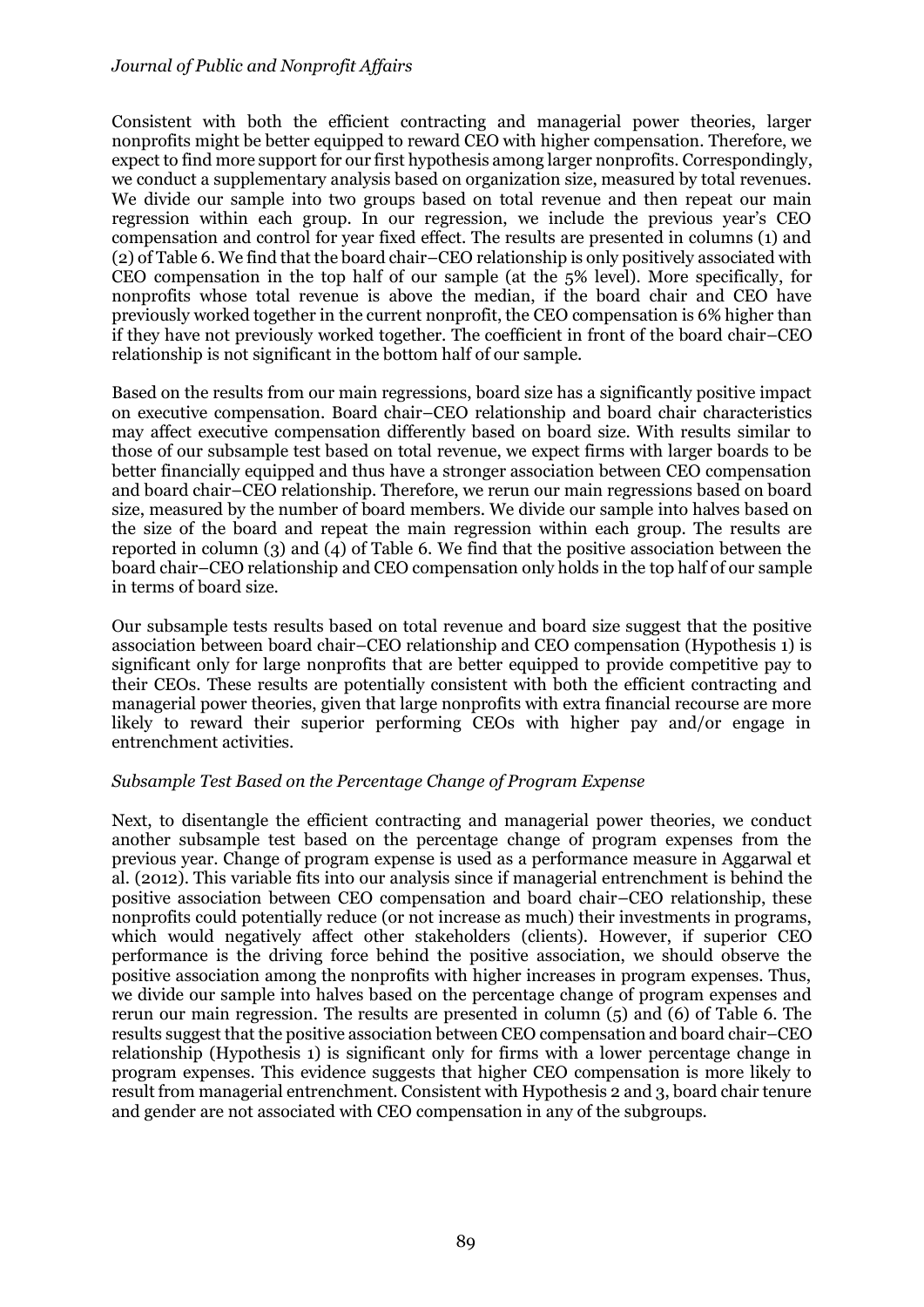| Dependent variable:<br>Ln(CEOComp) | Total<br>Revenues<br>Above<br>Median<br>(1) | Total<br>Revenues<br><b>Below</b><br>Median<br>$\left( 2\right)$ | Total<br><b>Board</b><br>Size<br>Above<br>Median<br>(3) | Total<br>Board<br>Size<br><b>Below</b><br>Median<br>(4) | % Change<br>Program<br>Expense<br>Above<br>Median<br>(5) | % Change<br>Program<br>Expense<br><b>Below</b><br>Median<br>(6) |
|------------------------------------|---------------------------------------------|------------------------------------------------------------------|---------------------------------------------------------|---------------------------------------------------------|----------------------------------------------------------|-----------------------------------------------------------------|
| BoardChairCEORelation              | $0.061***$                                  | 0.038                                                            | $0.046**$                                               | 0.04                                                    | 0.040                                                    | $0.041$ *                                                       |
|                                    | (3.47)                                      | (1.42)                                                           | (2.57)                                                  | (1.43)                                                  | (1.17)                                                   | (1.80)                                                          |
| BoardChairTenure                   | $-0.011$                                    | $-0.007$                                                         | $-0.012$                                                | 0.0003                                                  | $-0.014$                                                 | $-0.006$                                                        |
|                                    | $(-1.52)$                                   | $(-0.59)$                                                        | $(-1.49)$                                               | 0.02                                                    | $(-1.20)$                                                | $(-0.66)$                                                       |
| BoardChairGender                   | 0.004                                       | $-0.02$                                                          | 0.0007                                                  | $-0.02$                                                 | 0.015                                                    | $-0.002$                                                        |
|                                    | (0.36)                                      | $(-1.17)$                                                        | (0.05)                                                  | $(-1.05)$                                               | (0.76)                                                   | $(-0.16)$                                                       |
| BoardCoChairs                      | 0.033                                       | 0.028                                                            | 0.033                                                   | 0.023                                                   | $-0.002$                                                 | 0.048                                                           |
|                                    | (1.05)                                      | (0.85)                                                           | (0.90)                                                  | (0.79)                                                  | $(-0.08)$                                                | (1.13)                                                          |
| CEOTenure                          | 0.013                                       | 0.015                                                            | $0.026***$                                              | 0.002                                                   | 0.015                                                    | 0.007                                                           |
|                                    | (1.61)                                      | (1.46)                                                           | (2.62)                                                  | (0.25)                                                  | (1.35)                                                   | (0.88)                                                          |
| CEOGender                          | $-0.008$                                    | $-0.019$                                                         | $-0.0004$                                               | $-0.038*$                                               | $-0.066***$                                              | 0.004                                                           |
|                                    | $(-0.65)$                                   | $(-0.98)$                                                        | $(-0.03)$                                               | $(-1.92)$                                               | $(-3.09)$                                                | (0.24)                                                          |
| BoardSize                          | 0.0001                                      | $0.002***$                                                       | $-0.00001$                                              | 0.003                                                   | 0.0003                                                   | 0.00002                                                         |
|                                    | (0.42)                                      | (2.29)                                                           | $(-0.03)$                                               | (1.40)                                                  | (0.37)                                                   | (0.05)                                                          |
| BoardIndependence                  | $-0.043$                                    | 0.105                                                            | 0.039                                                   | $-0.05$                                                 | 0.060                                                    | $-0.135$                                                        |
|                                    | $(-0.72)$                                   | (1.32)                                                           | (0.60)                                                  | $(-0.63)$                                               | (0.75)                                                   | $(-1.43)$                                                       |
| ProgramRatio                       | $-0.197**$                                  | $-0.284***$                                                      | $-0.082$                                                | $-0.292***$                                             | $-0.215$ *                                               | $-0.148**$                                                      |
|                                    | $(-2.14)$                                   | $(-3.03)$                                                        | $(-1.12)$                                               | $(-3.33)$                                               | $(-1.93)$                                                | $(-2.11)$                                                       |
| LnLagRevenue                       | $0.050**$                                   | $0.081***$                                                       | $0.072***$                                              | $0.098***$                                              | $0.061**$                                                | $0.079***$                                                      |
|                                    | (2.54)                                      | (2.75)                                                           | (4.76)                                                  | (3.23)                                                  | (2.04)                                                   | (5.14)                                                          |
| LnLagUnrestrictedCash              | 0.004                                       | $0.019***$                                                       | $0.011***$                                              | $0.016***$                                              | $0.014*$                                                 | $0.021***$                                                      |
|                                    | (1.01)                                      | (2.74)                                                           | (2.18)                                                  | (2.71)                                                  | (1.82)                                                   | (3.01)                                                          |
| LnLagCEOComp                       | $0.877***$                                  | $0.627***$                                                       | $0.822***$                                              | $0.689***$                                              | $0.832***$                                               | $0.794***$                                                      |
|                                    | (22.26)                                     | (10.99)                                                          | (23.85)                                                 | (11.25)                                                 | (15.59)                                                  | (24.47)                                                         |
| _cons                              | $0.844***$                                  | $3.047***$                                                       | $0.939***$                                              | $2.28***$                                               | $0.994***$                                               | $1.278***$                                                      |
|                                    | (3.25)                                      | (6.11)                                                           | (3.44)                                                  | (6.03)                                                  | (3.26)                                                   | (4.05)                                                          |
| Year Fixed Effect                  | <b>YES</b>                                  | <b>YES</b>                                                       | <b>YES</b>                                              | <b>YES</b>                                              | <b>YES</b>                                               | <b>YES</b>                                                      |
| Clustered by EIN                   | <b>YES</b>                                  | <b>YES</b>                                                       | <b>YES</b>                                              | <b>YES</b>                                              | <b>YES</b>                                               | <b>YES</b>                                                      |
| ${\bf N}$                          | 1,061                                       | 1,041                                                            | 1,042                                                   | 1,060                                                   | 751                                                      | 754                                                             |
| Adj. R <sup>2</sup>                | 0.851                                       | 0.614                                                            | 0.857                                                   | 0.747                                                   | 0.818                                                    | 0.865                                                           |

#### **Table 6.** Partitioned Analysis

Note: This table reports the OLS regression results of total CEO compensation on board characteristics and other firm-specific variables for various partitions. "\*\*\*, "\*\*, and "\*'represent significance at 1%, 5%, and 10% levels, respectively. We control for year fixed effects. The sample includes large independent arts organizations from 2012 to 2018. All variables are described in Table 2. T-statistics are reported in parentheses. Standard errors are clustered by EIN.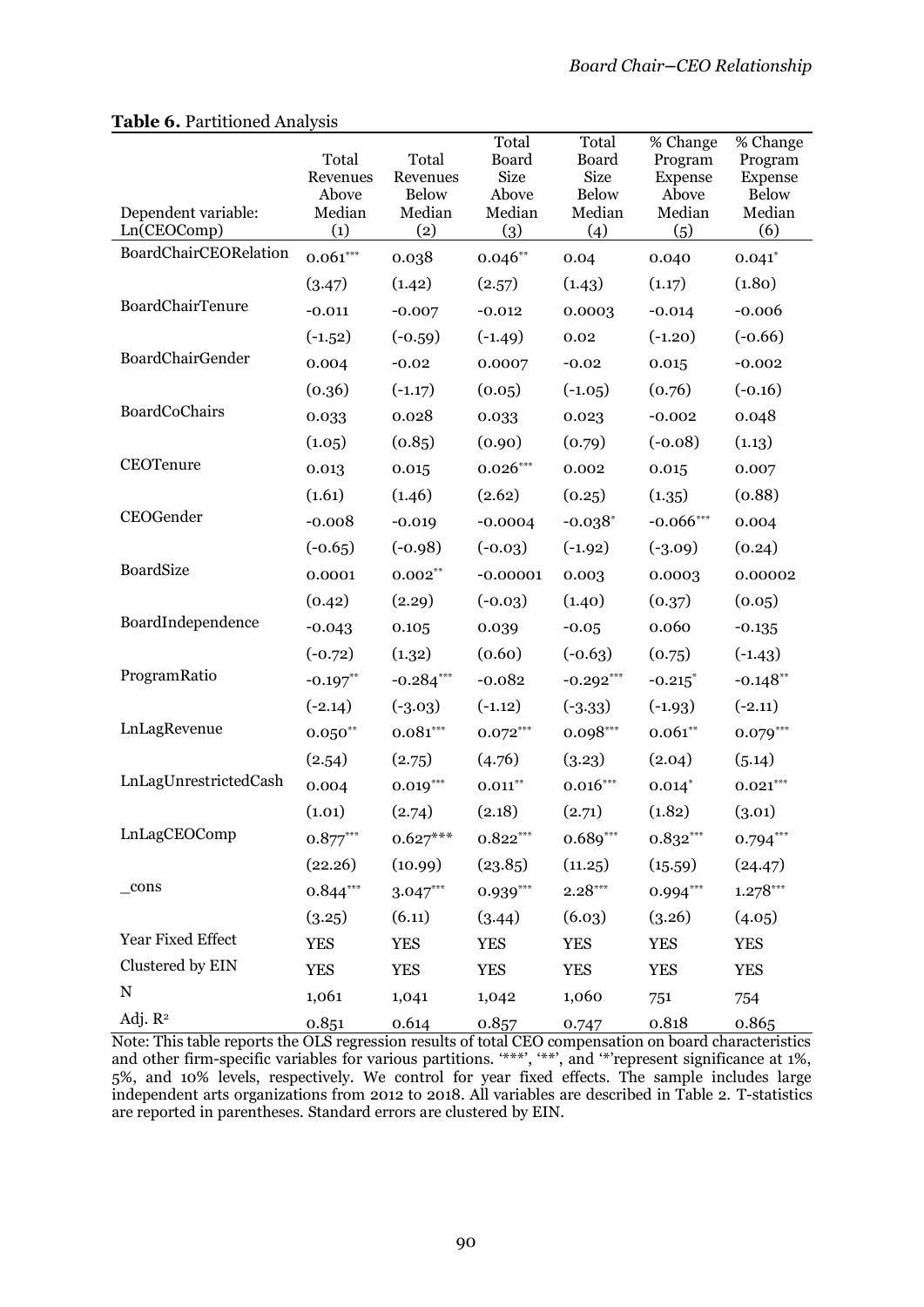## *Robustness Tests*

We also conducted several robustness tests. First, we replace our main variable, board chair– CEO relationship, with the number of years the board chair and CEO have previously worked together. The purpose of this procedure is to replace a binary variable with a semi-continuous variable that is linked to the duration of the board chair's and CEO's tenure together. The untabulated results show that as the board chair and CEO accumulate longer tenure together, the CEO enjoys higher compensation. More specifically, one more year of cohort experience between the board chair and CEO leads to an 3.78% increase in CEO compensation, even after we control for the previous year's compensation. The result is consistent with our first hypothesis and reinforces the main finding of this paper.

In our second robustness test, we added two additional control variables, a dummy variable that equals to 1 if the board chair gender and CEO gender are aligned, and a dummy variable that equals to 1 if the CEO's title includes the phrase "artistic."<sup>8</sup> The rationale for the first variable is that gender alignment could further reinforce both the synergy created by the board chair and CEO's tenure together and the entrenchment risk associated to prior relationships. Thus, we predict that board chair and CEO gender alignment will contribute to higher compensation. The rational for the second variable is unique for our nonprofit sample. In large arts organizations, it is not uncommon to have both an executive director and an artistic director. In our study, we focus on the highest-paid individuals, irrespective of title. However, in the robustness test, we are interested to see if having a certain type of title, in this case including the phrase "artistic," would have any impact on CEO compensation. Our data suggests that in 53% of our sample nonprofits the CEO gender and board chair gender are aligned, and about 10% of the CEOs have the term "artistic" in their titles. The untabulated results confirm that gender alignment is positively associated with CEO compensation, while having "artistic" in the title is not significantly associated with CEO compensation.

In our last robustness test, instead of using the level compensation and including the previous year's compensation in the regression, we use the percentage change of the CEO compensation from the previous year as our dependent variable.<sup>9</sup> We keep all the other independent variables in our main model intact. Our unreported robust regression results suggest that the positive relationship between board chair–CEO relationship and CEO compensation is still significant.

## **Conclusions**

To our knowledge, the current study is one of the first to specifically consider the role the board chair plays in setting the compensation of the CEO in the nonprofit sector. Unlike the forprofit sector, where many CEOs act as board chair and CEO, in the nonprofit sector almost all board chairs serve independently from the executive function. This allows us to isolate the board chair role and test whether board chair characteristics are associated with level of CEO compensation.

We find a nuanced relationship between board chair–CEO relationship and CEO compensation. Univariate results suggest the gender of the board chair, the size of the board, whether the board has co-chairs, the tenure of the board chair, and whether the board chair and CEO have previously worked together are all associated with the total CEO compensation. However, once we run the multivariate analysis, a few key determinants rise to the top. We find a strong association between the board chair and CEO having a prior working relationship and higher levels of CEO pay. Again, this is consistent with both the efficient contract theory where concurrent board chair and CEO tenure indicates the synergy created from the pair's past working experience and better CEO performance, and the managerial power theory where the board chair (and by extension the board) loses some objectivity once a level of familiarity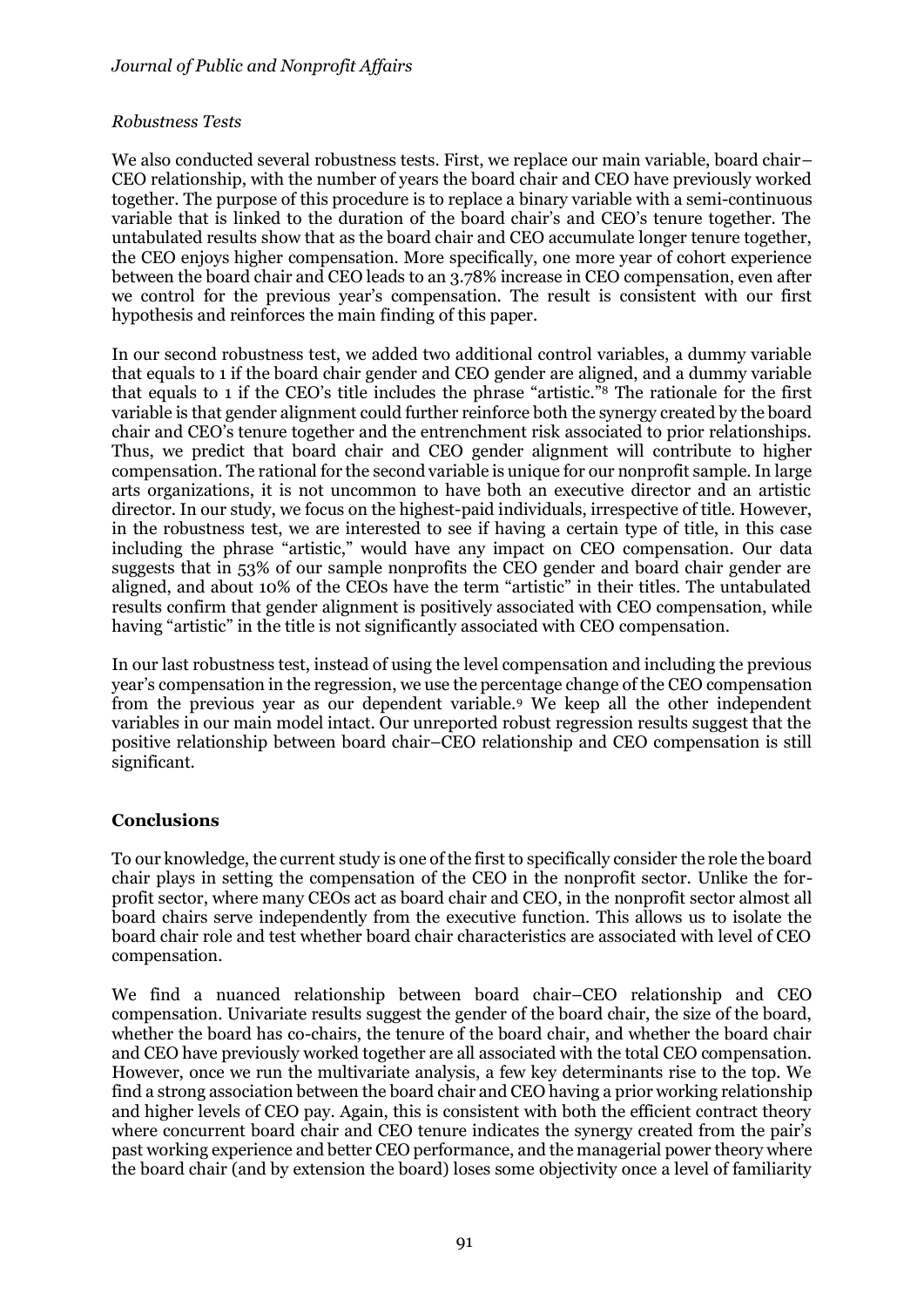exists between the board chair and CEO. Once other known determinants of compensation are controlled for, we find CEO compensation is not associated with board chair tenure or gender. The supplementary analyses indicate that the positive association between the board chair– CEO relationship and CEO compensation is prominent only for larger nonprofit organizations, those with a bigger board, and nonprofits with lower percentage change in program expenses from the previous year. In all, our evidence leans towards CEO entrenchment and the managerial power theory.

Overall, our finding contributes to the understanding of the important role played by the board chair and the board chair–CEO relationship as a determinant variable for CEO compensation. Our results suggest that stewards of nonprofit organizations should exercise increased care in setting CEO compensation in the presence of governance indicators that might indicate relatively lax oversight. Specifically, organizations with large boards and more revenues (and unrestricted cash) and those whose board chair and CEO have a cozy relationship should be diligent in ensuring that their CEO compensation-setting practices are well documented and reasonable and that they can be defended upon scrutiny. A formal CEO performance evaluation process conducted on an annual basis might be particularly helpful for nonprofits currently evaluating their CEO on a more informal basis. Future studies with a longer time series could continue to examine the compensation-setting practices at nonprofit organizations and determine what characteristics of the board best ensure a just and reasonable CEO compensation package.

## **Notes**

- 1. In the nonprofit setting, the chief executive could be named as CEO, executive director, general manager, or other similar titles. In this paper, we use the term 'CEO' to capture the role played by the chief executive.
- 2. In the managerial power theory framework, power is defined as the ability of the executives to influence the level and composition of their own compensation package (Murphy, 2013).
- 3. We understand this measure does not capture all aspects of board chair–CEO relation (such as their social connections outside the nonprofit organization). Nevertheless, we believe the years served together by the pair plays a significant role in shaping their power dynamics and thus has an influence on CEO compensation.
- 4. In our sample, only one out of the 705 nonprofit organizations included in our study has the same person acting as both board chair and CEO.
- 5. Aggarwal et al. (2012) use two proxies for managerial incentives. The first is the sensitivity of compensation to financial performance. The second is the coefficient of variation of executives' compensation.
- 6. Our sample is representative of the general nonprofit population in terms of the composition of total revenue. In our sample, the percentages of total revenue from donations and program income are 55.9% and 32.8%, respectively. Among the nonprofits that filed Form 990 in 2017, the percentages of donations and program income are 52.6% and 36.8%, respectively. We would also note that prior studies have focused on arts organizations in part based on their familiarity (Grasse et al., 2016).
- 7. At the time the sample was downloaded, April 2019, GuideStar Premium allowed registered users to download the most recent 5 years of board and officer data.
- 8. We thank the anonymous reviewers for the suggestions of both variables.
- 9. We thank the anonymous reviewers for this suggestion as well.

## **Disclosure Statement**

The authors declare that there are no conflicts of interest that relate to the research, authorship, or publication of this article.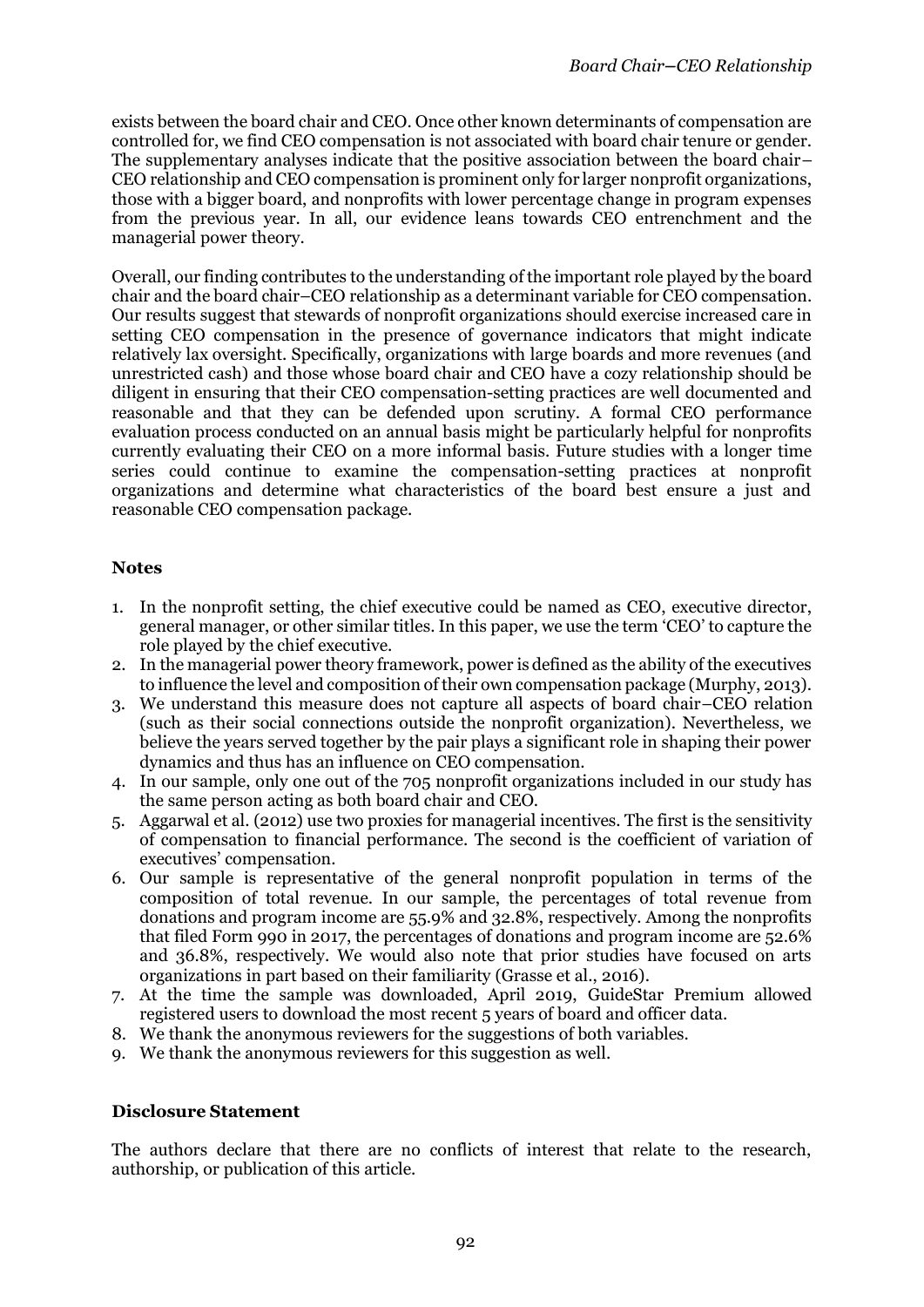## **References**

Aggarwal, R. K., Evans, M. E., & Nanda, D. (2012). Nonprofit boards: Size, performance and managerial incentives. *Journal of Accounting and Economics*, *53*(1-2), 466–487. https://doi.org/10.1016/j.jacceco.2011.08.001

Baber, W. R., Daniel, P. L., & Roberts, A. A. (2002). Compensation to managers of charitable organizations: An empirical study of the role of accounting measures of program activities. *The Accounting Review*, *77*(3), 679–693. https://doi.org/10.2308/accr.2002.77.3.679

- Balsam, S., & Harris, E. E. (2018). Nonprofit executive incentive pay. *Review of Accounting Studies*, *23*(4), 1665–1714. https://doi.org/10.1007/s11142-018-9473-z
- Bebchuk, L., & Fried, J. (2004). *Pay without performance: The unfulfilled promise of executive compensation*. Harvard University Press.
- Boardable. (2021). How to be a rockstar nonprofit board chair | tips & duties. Retrieved from https://boardable.com/blog/boardchair/#:~:text=The%20role%20of%20the%20nonprofit,key%20executives%20and% 20staff%20members
- BoardSource (2021). *Executive Committee*. Retrieved from https://boardsource.org/resources/executive-committee/
- Boone, A., Field, L., Karpoff, J., & Raheja, C. G. (2007). The determinants of corporate board size and composition: An empirical analysis. *Journal of Financial Economics*, *85*(1), 66–101. https://doi.org/10.1016/j.jfineco.2006.05.004
- Brickley, J. A., & Van Horn, R. L. (2002). Managerial incentives in nonprofit organizations: Evidence from hospitals. *The Journal of Law and Economics*, *45*(1), 227–249. https://doi.org/10.1086/339493
- Brickley, J. A., Van Horn, R. L., & Wedig, G. J. (2003). *Board structure and executive compensation in nonprofit organizations: Evidence from hospitals*. Organizational Economics of Health Care Conference, Simon Graduate School of Business Administration. Rochester, NY.
- Byrd, J., Cooperman, E. S., & Wolfe, G. A. (2010). Director tenure and the compensation of bank CEOs. *Managerial Finance*, *36*(2), 86–102. https://doi.org/10.1108/03074351011014523
- Coles, J. L., Daniel, N., & Naveen, L. (2008). Boards: Does one size fit all? *Journal of Financial Economics*, *87*(2), 329–356. https://doi.org/10.1016/j.jfineco.2006.08.008
- [Cook,](https://journals.sagepub.com/doi/10.1177/0018726718809158) A., [Ingersoll,](https://journals.sagepub.com/doi/10.1177/0018726718809158) A. R., & [Glass,](https://journals.sagepub.com/doi/10.1177/0018726718809158) C. 2019. Gender gaps at the top: Does board composition affect executive compensation? *Human Relations*, *72*(8), 1292–1314. https://doi.org/10.1177%2F0018726718809158
- Core, J. E., Guay, W. R., & Verdi, R. S. (2006). Agency problems of excess endowment holdings in not-for-profit firms. *Journal of Accounting and Economics*, *41*(3), 307– 333. https://doi.org/10.1016/j.jacceco.2006.02.001
- Cornforth, C., & Macmillan, R. (2016). Evolution in board chair–CEO relationships: A negotiated order perspective. *Nonprofit and Voluntary Sector Quarterly*, *45*(5), 949–970. https://doi.org/10.1177%2F0899764015622705
- Deschenes, S., Boubacar, H., Rojas, M., & Morris, T. (2015). Is top-management remuneration influenced by board characteristics? *International Journal of Accounting & Information Management, 23*(1), 60–79. https://doi.org/10.1108/IJAIM-11-2013-0062
- Elkinawy, S., & [Stater,](https://www.sciencedirect.com/science/article/abs/pii/S0148619510000457#!) M. (2011). Gender differences in executive compensation: Variation with board gender composition and time. *Journal of Economics and Business*, *63*(1), 23–45. https://doi.org/10.1016/j.jeconbus.2010.05.003
- Fama, E. F., & Jensen, M. C. (1983). Separation of ownership and control. *Journal of Law and Economics*, *26*(2), 301–325. https://doi.org/10.1086/467037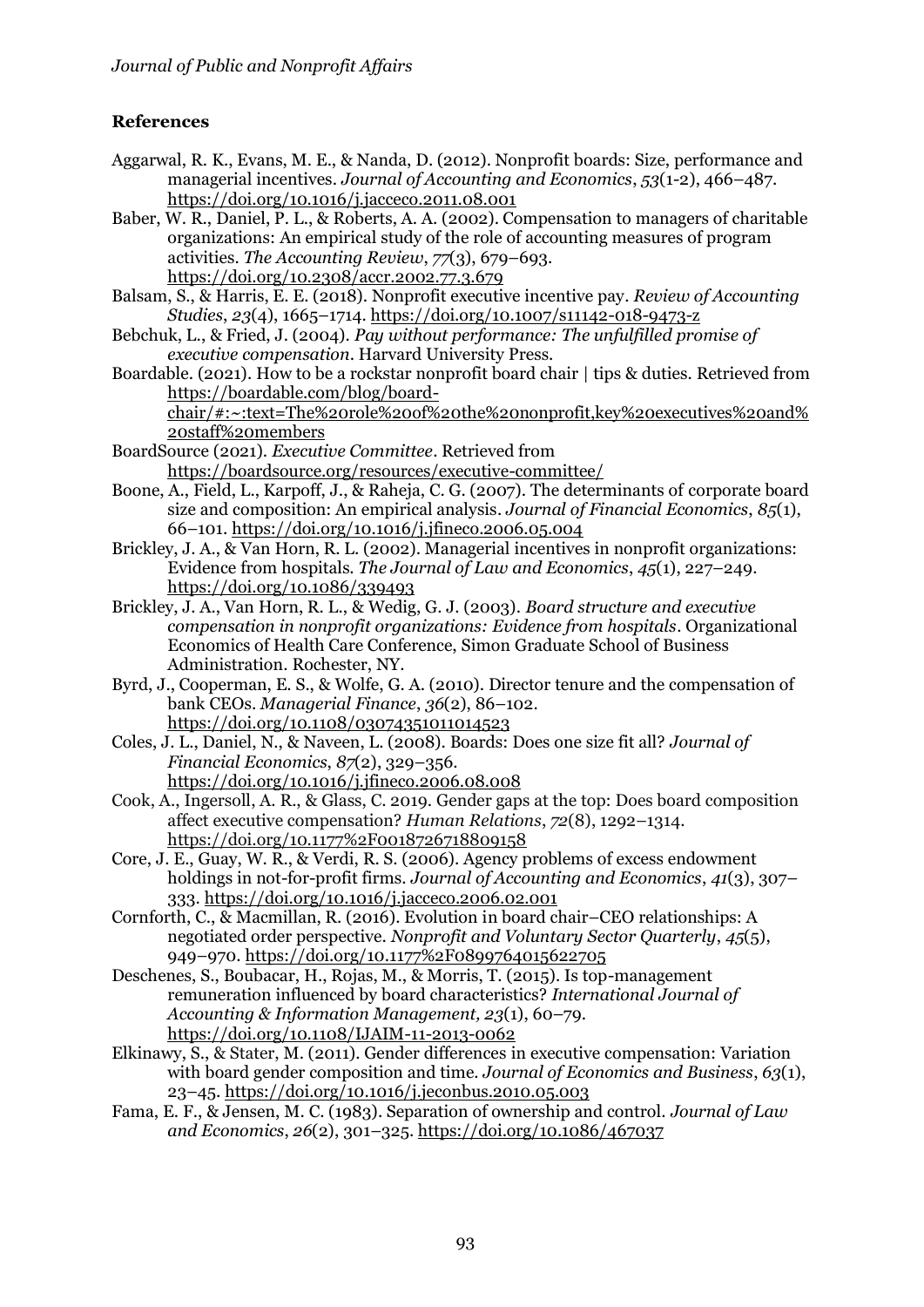- Frumkin, P., & Keating, E. K. (2010). The price of doing good: Executive compensation in nonprofit organizations. *Policy and Society*, *29*(3), 269–282. https://doi.org/10.1016/j.polsoc.2010.07.004
- Garner, J. L., & Harrison, T. D. (2013). Boards, executive excess compensation, and shared power: Evidence from nonprofit firms. *Financial Review*, *48*(4), 617–643. https://doi.org/10.1111/fire.12018
- Gibelman, M. (2000). The nonprofit sector and gender discrimination: Preliminary investigation into the glass ceiling. *Nonprofit Management and Leadership*, *10*(3), 251–269. https://doi.org/10.1002/nml.10303
- Gilley, K. M., Weeks, K. P., Coombs, J. E., Bell, M. P., & Kluemper, D. H. (2019). Board gender diversity, social performance, and CEO compensation. *Journal of Business Strategies*, *36*(2), 6–85. <https://doi.org/10.54155/jbs.36.2.1-27>
- GOLOCALProv. (2021, April 7). Editorial: Reverse Robin Hood Making big money in RI helping out RI's poor. Retrieved from https://www.golocalprov.com/news/editorialreverse-robin-hood-making-big-money-in-ri-helping-out-ris-poor
- Grasse, N., Davis, T., & Ihrke, D. (2014). Understanding the compensation of nonprofit executive directors: Examining the influence of performance and organizational characteristics. *Nonprofit Management and Leadership*, *24*(3), 377–398. https://doi.org/10.1002/nml.21099
- Grasse, N. J., Whaley, K. M., & Ihrke, D. M. (2016). Modern portfolio theory and nonprofit arts organizations: Identifying the efficient frontier. *Nonprofit and Voluntary Sector Quarterly*, *45*(4), 825–843. https://doi.org/10.1177%2F0899764015603204
- Gray, S. R., & Benson, P. G. (2003). Determinants of executive compensation in small business development centers. *Nonprofit Management and Leadership*, *13*(3), 213– 227. https://doi.org/10.1002/nml.11
- GuideStar. (2013). GuideStar report on nonprofit CEO compensation. Retrieved from https://www.thinkplumb.com/wp-content/uploads/2014/02/2013CompReportsample.pdf
- Hallock, K. F. (2002). Managerial pay and governance in American nonprofits. *Industrial Relations: A Journal of Economy and Society*, *41*(3), 377–406. https://doi.org/10.1111/1468-232X.00252
- Harrison, Y., Murray, V., & Cornforth, C. (2013). Perceptions of board chair leadership effectiveness in nonprofit and voluntary sector organizations. *VOLUNTAS: International Journal of Voluntary and Nonprofit Organizations*, *24*(3), 688–712. https://doi.org/10.1007/s11266-012-9274-0
- Hermalin, B. E., & Weisbach, M. S. (1998). Endogenously chosen boards of directors and their monitoring of the CEO. *The American Economic Review*, *88*(1), 96–118. https://www.jstor.org/stable/116820
- Hiland, M. (2008). The board chair–executive director relationship: Dynamics that create value for nonprofit organizations. *Journal for Nonprofit Management*, *12*(1), 1–10. https://www.wwcc.edu/CMS/fileadmin/PDF/Learning\_Center/board-chairexecutive-director-relationship-hiland-scnm-journal08-2.pdf
- Hill, C. W. L., & Phan, P. (1991). CEO tenure as a determination of CEO pay. *Academy of Management Journal*, *34*(3), 707–717. https://doi.org/10.5465/256413
- Iliev, P., & Vitanova, S. (2019). The effect of the say-on-pay vote in the United States. *[Management Science](file:///C:/Users/eallen6/Desktop/JPNA%20Vol%208,%201/577%20Article/Management%20Science)*, *65*(10), 4505–4521.<https://doi.org/10.1287/mnsc.2018.3062>
- Jäger, U. P., & Rehli, F. (2012). Cooperative power relations between nonprofit board chairs and executive directors. *Nonprofit Management & Leadership, 23*(2), 219–236. https://doi.org/10.1002/nml.21061
- Jensen, M. C., & Meckling, W. H. (1976). Theory of the firm: Managerial behavior, agency costs, and ownership structure. *Journal of Financial Economics, 3*(4), 305–360. https://doi.org/10.1016/0304-405X(76)90026-X
- Jensen, M. C., & Murphy, K. J. (1990). Performance pay and top-management incentives. *Journal of Political Economy*, *98*(2), 225–264. https://doi.org/10.1086/261677